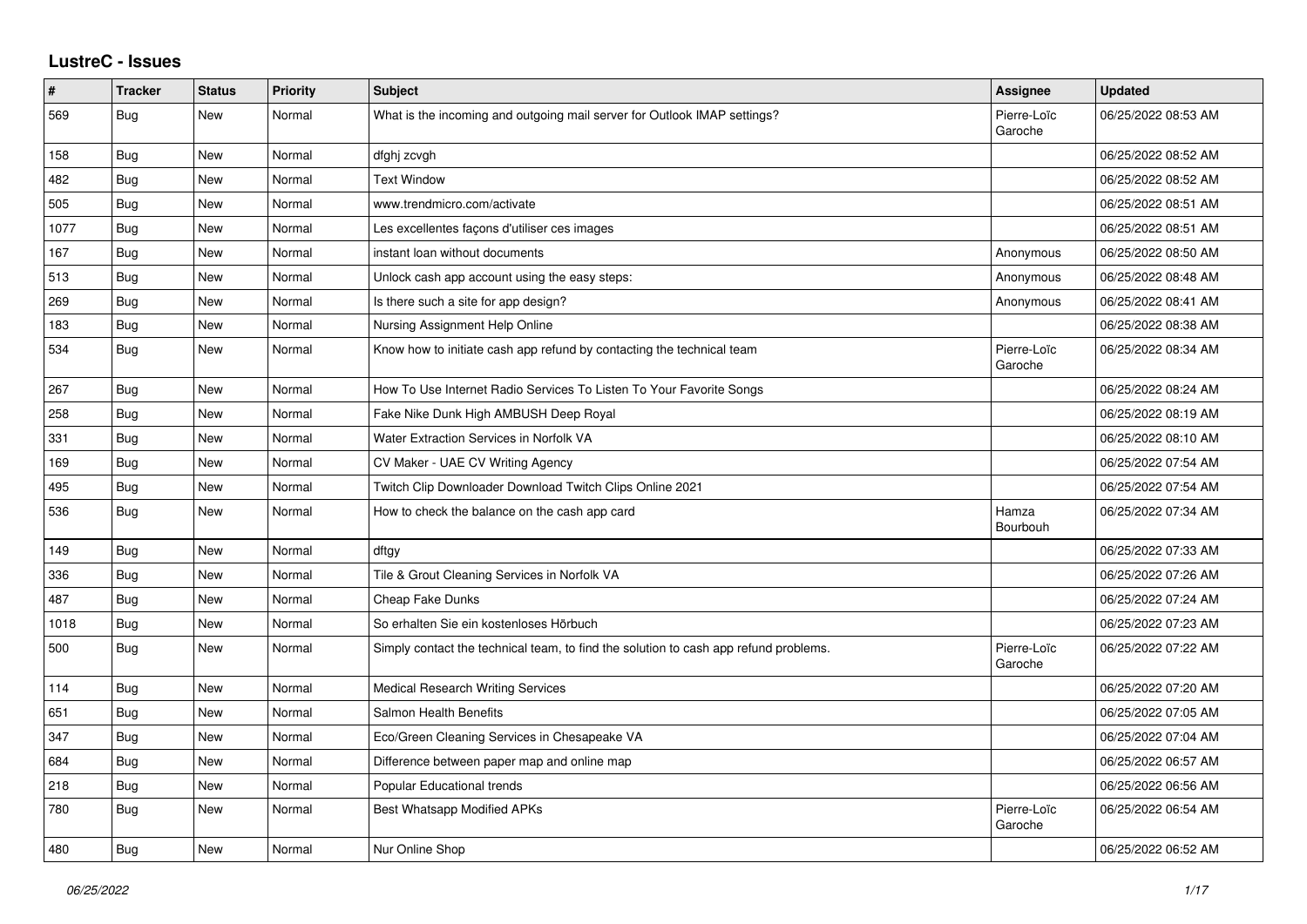| $\vert$ # | <b>Tracker</b> | <b>Status</b> | <b>Priority</b> | Subject                                                                                                                                      | <b>Assignee</b>        | <b>Updated</b>      |
|-----------|----------------|---------------|-----------------|----------------------------------------------------------------------------------------------------------------------------------------------|------------------------|---------------------|
| 317       | <b>Bug</b>     | New           | Normal          | Eco/Green Cleaning Services in Virginia Beach VA                                                                                             |                        | 06/25/2022 06:50 AM |
| 922       | <b>Bug</b>     | <b>New</b>    | Normal          | Why Is The Need For Assignment Writing Services?                                                                                             |                        | 06/25/2022 06:49 AM |
| 164       | <b>Bug</b>     | New           | Normal          | dfgbd                                                                                                                                        |                        | 06/25/2022 06:49 AM |
| 496       | <b>Bug</b>     | New           | Normal          | What is Live NetTV?                                                                                                                          |                        | 06/25/2022 06:36 AM |
| 190       | <b>Bug</b>     | <b>New</b>    | Normal          | All About Cash App Transfer Fail Problems                                                                                                    |                        | 06/25/2022 06:35 AM |
| 595       | <b>Bug</b>     | New           | Normal          | RFM Online - une révolution dans la gestion de l'identité numérique                                                                          |                        | 06/25/2022 06:29 AM |
| 567       | Bug            | New           | Normal          | Singapore assignment help                                                                                                                    |                        | 06/25/2022 06:18 AM |
| 146       | Bug            | New           | Normal          | bayabais                                                                                                                                     |                        | 06/25/2022 06:11 AM |
| 345       | <b>Bug</b>     | New           | Normal          | Stain Protection Services in Chesapeake VA                                                                                                   |                        | 06/25/2022 06:03 AM |
| 726       | Bug            | <b>New</b>    | Normal          | Mobile Application Development Services                                                                                                      |                        | 06/25/2022 06:02 AM |
| 697       | <b>Bug</b>     | New           | Normal          | How to Descargar Pura TV For Android                                                                                                         |                        | 06/25/2022 06:01 AM |
| 120       | <b>Bug</b>     | New           | Normal          | ghfjtkx                                                                                                                                      | Pierre-Loïc<br>Garoche | 06/25/2022 05:56 AM |
| 251       | Bug            | <b>New</b>    | Normal          | All About Cash App Transfer Fail Problems                                                                                                    | Pierre-Loïc<br>Garoche | 06/25/2022 05:44 AM |
| 157       | <b>Bug</b>     | New           | Normal          | Forget cash app pin                                                                                                                          |                        | 06/25/2022 05:26 AM |
| 514       | <b>Bug</b>     | New           | Normal          | Trans-Caribbean                                                                                                                              |                        | 06/25/2022 05:22 AM |
| 133       | Bug            | <b>New</b>    | Normal          | craftlabs                                                                                                                                    |                        | 06/25/2022 05:21 AM |
| 820       | Bug            | New           | Normal          | Metal Slug Apk para Android                                                                                                                  |                        | 06/25/2022 05:15 AM |
| 571       | <b>Bug</b>     | New           | Normal          | How may the Cash app dispute your trade?                                                                                                     | Pierre-Loïc<br>Garoche | 06/25/2022 05:15 AM |
| 234       | <b>Bug</b>     | <b>New</b>    | Normal          | My Personal Experience With the College Writing Services                                                                                     |                        | 06/25/2022 04:59 AM |
| 188       | Bug            | New           | Normal          | Why are university students buying assignments online?                                                                                       | Pierre-Loïc<br>Garoche | 06/25/2022 04:59 AM |
| 769       | <b>Bug</b>     | New           | Normal          | check my cash app                                                                                                                            |                        | 06/25/2022 04:55 AM |
| 696       | Bug            | <b>New</b>    | Normal          | How to Install the TuMangaOnline App                                                                                                         |                        | 06/25/2022 04:51 AM |
| 694       | Bug            | New           | Normal          | How to Get Guidance On How To Cash App Withdrawal Limit?                                                                                     | Christophe<br>Garion   | 06/25/2022 04:49 AM |
| 278       | Bug            | <b>New</b>    | Normal          | Cash App Help & Solutions - Here You Will Get Better Assistance                                                                              |                        | 06/25/2022 04:43 AM |
| 533       | Bug            | New           | Normal          | How to complete the homework assignments in economics in the easiest way?                                                                    |                        | 06/25/2022 04:41 AM |
| 529       | Bug            | New           | Normal          | Thop TV APK - Free Download for Android                                                                                                      |                        | 06/25/2022 04:37 AM |
| 205       | <b>Bug</b>     | New           | Low             | Mens Designer Glasses                                                                                                                        |                        | 06/25/2022 04:30 AM |
| 76        | Bug            | New           | Normal          | Import error: Load error: imported node real_to_int declared in a regular Lustre file. File "include/conv.lusi", line<br>1, characters 0-64: |                        | 06/25/2022 04:29 AM |
| 333       | <b>Bug</b>     | New           | Normal          | Mold Removal Services in Norfolk VA                                                                                                          |                        | 06/25/2022 04:25 AM |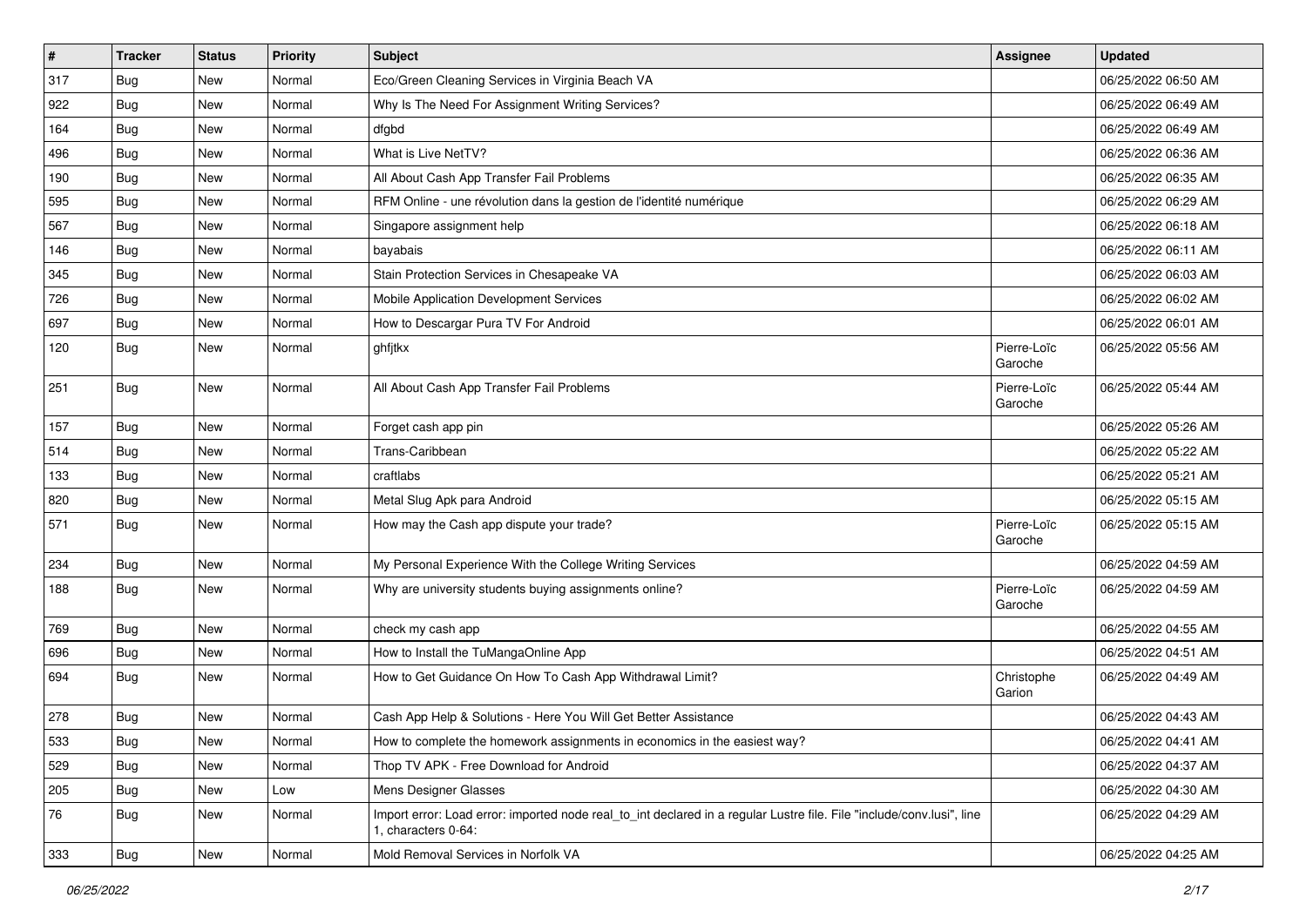| $\sharp$ | <b>Tracker</b> | <b>Status</b> | <b>Priority</b> | <b>Subject</b>                                                                   | <b>Assignee</b>        | <b>Updated</b>      |
|----------|----------------|---------------|-----------------|----------------------------------------------------------------------------------|------------------------|---------------------|
| 645      | <b>Bug</b>     | New           | Normal          | thong tin chinh xac nhat hom nay                                                 |                        | 06/25/2022 04:16 AM |
| 506      | Bug            | <b>New</b>    | Normal          | www.trendmicro.com/activate                                                      |                        | 06/25/2022 04:04 AM |
| 504      | Bug            | New           | Normal          | A beginner should always look for online Java assignment help!                   |                        | 06/25/2022 03:56 AM |
| 380      | <b>Bug</b>     | New           | Normal          | Moving Services in McLean VA                                                     |                        | 06/25/2022 03:44 AM |
| 248      | Bug            | New           | Normal          | Mobile ringtones and attractiveness ringtones                                    |                        | 06/25/2022 03:31 AM |
| 279      | <b>Bug</b>     | New           | High            | What is an essential feature of an internal communications app?                  |                        | 06/25/2022 03:28 AM |
| 789      | <b>Bug</b>     | New           | Normal          | Full version                                                                     |                        | 06/25/2022 03:28 AM |
| 494      | Bug            | New           | Normal          | <b>Buy Discussion Post</b>                                                       |                        | 06/25/2022 03:19 AM |
| 490      | <b>Bug</b>     | New           | Normal          | Unlock cash app account by getting quick solutions from the technical executives |                        | 06/25/2022 03:16 AM |
| 515      | Bug            | New           | Normal          | Fragment Nike Dunk High Tokyo Fake                                               |                        | 06/25/2022 03:13 AM |
| 488      | <b>Bug</b>     | New           | Normal          | Quick solution to solve cash app dispute by the technical team                   |                        | 06/25/2022 03:08 AM |
| 531      | <b>Bug</b>     | New           | Normal          | Cheap Assignment Writing Service UK                                              | Anonymous              | 06/25/2022 02:56 AM |
| 280      | Bug            | New           | Normal          | Pacific Web Design                                                               |                        | 06/25/2022 02:56 AM |
| 519      | <b>Bug</b>     | New           | Normal          | Are you finding online UK Assignment writers?                                    |                        | 06/25/2022 02:52 AM |
| 315      | Bug            | New           | Normal          | Dissertation help UK                                                             |                        | 06/25/2022 02:51 AM |
| 289      | Bug            | New           | Normal          | Recover Yahoo Mail Forgotten Password - Explore Kanata Chinese                   |                        | 06/25/2022 02:33 AM |
| 201      | <b>Bug</b>     | New           | Normal          | closure wig                                                                      |                        | 06/25/2022 02:31 AM |
| 784      | <b>Bug</b>     | New           | Normal          | How To Add Money On Cash App Card And Check The Funds?                           |                        | 06/25/2022 02:10 AM |
| 235      | Bug            | New           | Low             | HP Printer Assistant Software   Download & Install HP Assistant                  |                        | 06/25/2022 02:09 AM |
| 773      | <b>Bug</b>     | <b>New</b>    | Normal          | Spades - Play online free                                                        |                        | 06/25/2022 02:00 AM |
| 92       | Bug            | New           | High            | expression should have been normalized in EMF backend                            | Pierre-Loïc<br>Garoche | 06/25/2022 01:51 AM |
| 113      | Bug            | New           | Normal          | ufc 254 live                                                                     |                        | 06/25/2022 01:50 AM |
| 206      | <b>Bug</b>     | New           | Low             | <b>Cheap Electric Bikes</b>                                                      |                        | 06/25/2022 01:44 AM |
| 690      | <b>Bug</b>     | New           | Normal          | campervan hire                                                                   |                        | 06/25/2022 01:32 AM |
| 520      | <b>Bug</b>     | New           | Normal          | What Is The Major Role Of Cash.app/Help and Support Page?                        |                        | 06/25/2022 01:27 AM |
| 781      | <b>Bug</b>     | New           | Normal          | Free Whatsapp Group to Join                                                      |                        | 06/25/2022 01:25 AM |
| 687      | <b>Bug</b>     | New           | Normal          | How to use twitch.tv/activate?                                                   |                        | 06/25/2022 01:11 AM |
| 627      | Bug            | New           | Normal          | <b>HELO</b>                                                                      |                        | 06/25/2022 01:05 AM |
| 523      | Bug            | New           | Normal          | What Is The Right Google Account Recovery Aid To Regain Account Access?          | Pierre-Loïc<br>Garoche | 06/25/2022 01:05 AM |
| 119      | Bug            | New           | Normal          | klhjigyu                                                                         |                        | 06/25/2022 12:59 AM |
| 129      | <b>Bug</b>     | New           | Normal          | xcvgbgh                                                                          |                        | 06/25/2022 12:48 AM |
| 197      | <b>Bug</b>     | New           | Normal          | SBL JABORANDI PLUS HAIR OIL - COMPLETE SCALP CARE (100ML)                        |                        | 06/25/2022 12:43 AM |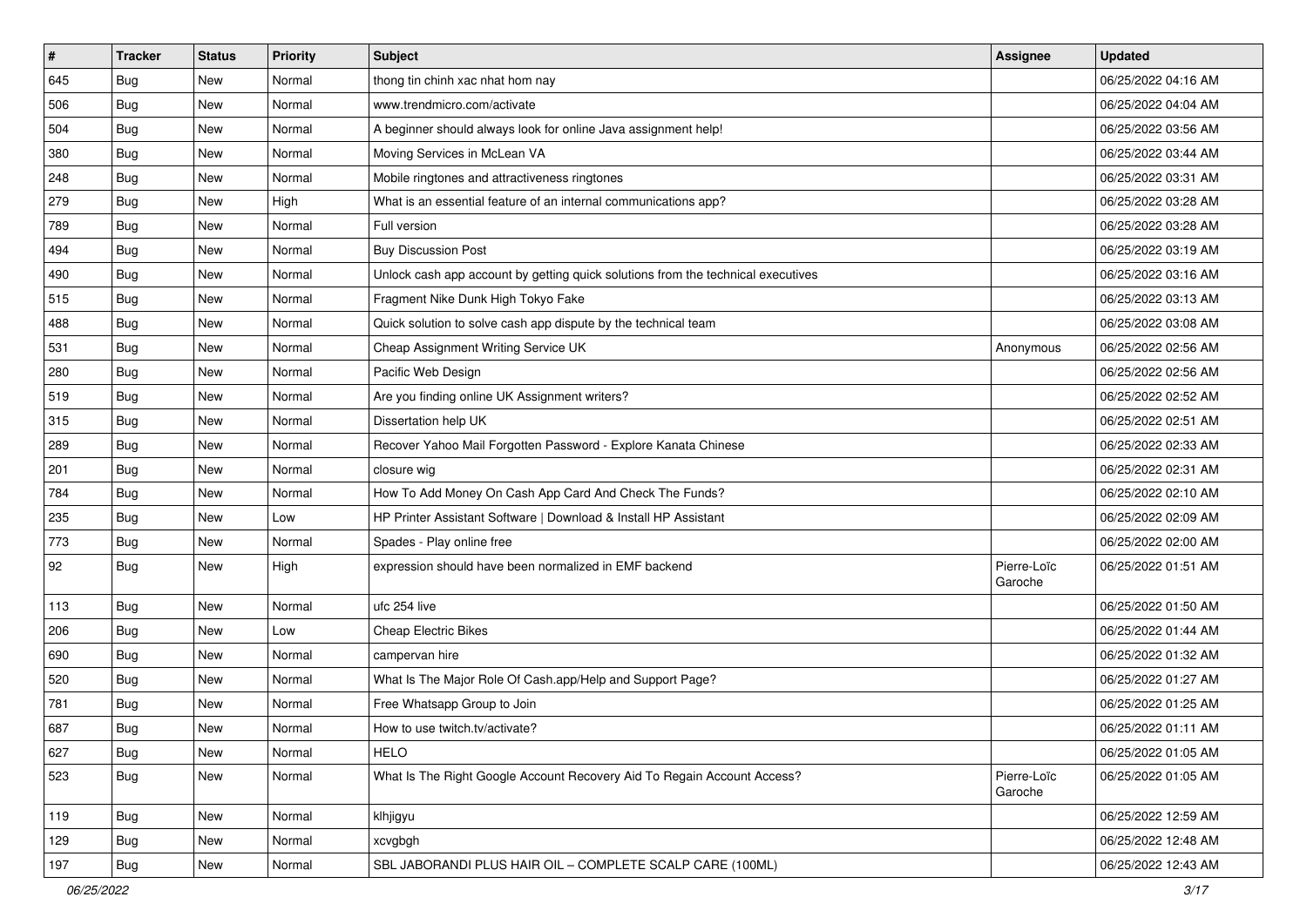| $\sharp$ | <b>Tracker</b> | <b>Status</b> | <b>Priority</b> | Subject                                                                                                         | Assignee               | <b>Updated</b>      |
|----------|----------------|---------------|-----------------|-----------------------------------------------------------------------------------------------------------------|------------------------|---------------------|
| 344      | <b>Bug</b>     | New           | Normal          | Odor Removal Services in Chesapeake VA                                                                          |                        | 06/25/2022 12:42 AM |
| 139      | <b>Bug</b>     | New           | Normal          | relseo                                                                                                          |                        | 06/25/2022 12:40 AM |
| 502      | <b>Bug</b>     | New           | Normal          | Les instructions pour définir des sonneries pour iPhone sont simples et faciles à suivre                        |                        | 06/25/2022 12:35 AM |
| 246      | Bug            | New           | Normal          | The Beast App                                                                                                   |                        | 06/25/2022 12:34 AM |
| 802      | <b>Bug</b>     | New           | Normal          | Who Is an ETL Engineer                                                                                          |                        | 06/25/2022 12:34 AM |
| 486      | <b>Bug</b>     | New           | Low             | <b>HP Wireless Printer Setup</b>                                                                                | Anonymous              | 06/25/2022 12:32 AM |
| 182      | Bug            | <b>New</b>    | Normal          | <b>Healthcare Custom Writing Services</b>                                                                       |                        | 06/25/2022 12:31 AM |
| 261      | Bug            | New           | Normal          | Ringtone Downloads - Easy Ways Come Up With Your Own Ringtones                                                  |                        | 06/25/2022 12:30 AM |
| 123      | <b>Bug</b>     | New           | Normal          | https://www.reddit.com/r/NRLgrandfinal2020/                                                                     |                        | 06/25/2022 12:24 AM |
| 211      | Bug            | New           | Normal          | Problem in Cash App rebate? Call Cash App customer service number for help.                                     |                        | 06/25/2022 12:13 AM |
| 489      | <b>Bug</b>     | New           | Normal          | Get cash app refund instantly if sent to the wrong person                                                       |                        | 06/25/2022 12:09 AM |
| 143      | Bug            | New           | Normal          | Bob lace front wigs                                                                                             |                        | 06/25/2022 12:07 AM |
| 282      | Bug            | New           | Normal          | Activate Cash App Card: Learn Simple Steps & Fix Errors                                                         |                        | 06/24/2022 11:54 PM |
| 666      | <b>Bug</b>     | New           | Normal          | 470+ pages à colorier de Noël                                                                                   |                        | 06/24/2022 11:42 PM |
| 809      | Bug            | New           | Normal          | Smash Karts - immerse yourself in the exciting race                                                             |                        | 06/24/2022 11:37 PM |
| 128      | <b>Bug</b>     | New           | Normal          | dfgbd                                                                                                           |                        | 06/24/2022 11:28 PM |
| 565      | Bug            | New           | Normal          | How To Install RepelisPlus On Your Android Phone?                                                               |                        | 06/24/2022 11:27 PM |
| 801      | <b>Bug</b>     | New           | Normal          | Who Is an ETL Engineer                                                                                          |                        | 06/24/2022 11:18 PM |
| 275      | Bug            | New           | Normal          | Activate Cash App Card With Or Without QR - Step By Step Guide                                                  | Pierre-Loïc<br>Garoche | 06/24/2022 11:17 PM |
| 210      | Bug            | New           | Normal          | Issue with check symbol in Cash App? Dial assist number with calling Cash App customer service phone<br>number. |                        | 06/24/2022 10:52 PM |
| 316      | Bug            | New           | Normal          | Finden Sie den besten Klingelton für Ihr Telefon                                                                |                        | 06/24/2022 10:28 PM |
| 219      | <b>Bug</b>     | New           | Normal          | Free Ringtones for Cell Phones.                                                                                 |                        | 06/24/2022 10:17 PM |
| 284      | Bug            | New           | Normal          | All About Cash App Transfer Fail Problems                                                                       |                        | 06/24/2022 10:09 PM |
| 194      | <b>Bug</b>     | New           | Normal          | lace closure wigs                                                                                               |                        | 06/24/2022 10:09 PM |
| 674      | Bug            | New           | Normal          | The best game in 2021                                                                                           | Pierre-Loïc<br>Garoche | 06/24/2022 10:05 PM |
| 247      | Bug            | New           | Normal          | best 4 Channel Amp                                                                                              |                        | 06/24/2022 09:44 PM |
| 721      | Bug            | New           | Normal          | Cómo instalar un Mod Apk                                                                                        |                        | 06/24/2022 09:39 PM |
| 181      | Bug            | New           | Normal          | <b>Healthcare Custom Writing Services</b>                                                                       |                        | 06/24/2022 09:38 PM |
| 74       | <b>Bug</b>     | New           | Normal          | const is not supported inside contract                                                                          | Pierre-Loïc<br>Garoche | 06/24/2022 09:36 PM |
| 707      | Bug            | New           | Normal          | Why Accounting Assignments Are Beneficial For The Students?                                                     | Pierre-Loïc<br>Garoche | 06/24/2022 09:16 PM |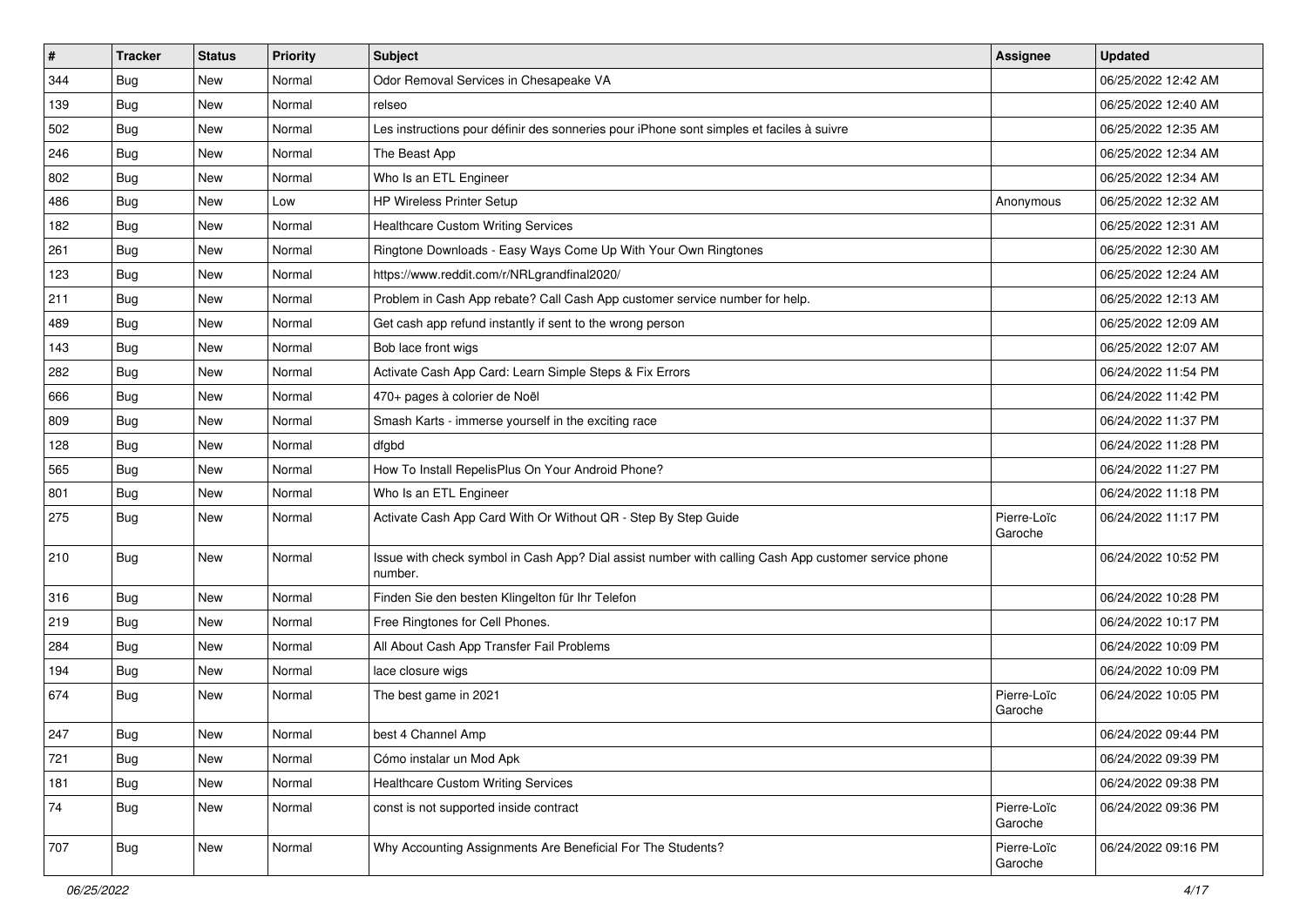| $\pmb{\#}$ | <b>Tracker</b> | <b>Status</b> | <b>Priority</b> | Subject                                                                                | Assignee               | <b>Updated</b>      |
|------------|----------------|---------------|-----------------|----------------------------------------------------------------------------------------|------------------------|---------------------|
| 541        | <b>Bug</b>     | New           | Normal          | How to fix the cash app payment failed errors?                                         |                        | 06/24/2022 09:04 PM |
| 168        | <b>Bug</b>     | <b>New</b>    | Normal          | UFC 256 Live Stream Online                                                             |                        | 06/24/2022 08:59 PM |
| 589        | Bug            | New           | Normal          | How can I get the cash app phone number of customer support?                           |                        | 06/24/2022 08:57 PM |
| 568        | <b>Bug</b>     | New           | Normal          | Instale a versão mais recente do YouTube Premium                                       |                        | 06/24/2022 08:51 PM |
| 623        | Bug            | <b>New</b>    | Normal          | Listen to online radio stations for mobile phones                                      |                        | 06/24/2022 08:21 PM |
| 640        | Bug            | New           | Normal          | play game with me                                                                      |                        | 06/24/2022 08:20 PM |
| 759        | Bug            | New           | Normal          | Canon IJ Network Tool                                                                  | Pierre-Loïc<br>Garoche | 06/24/2022 08:18 PM |
| 88         | <b>Bug</b>     | <b>New</b>    | Normal          | kind2 output: When for node arguments                                                  | Pierre-Loïc<br>Garoche | 06/24/2022 08:12 PM |
| 537        | <b>Bug</b>     | New           | Normal          | Get tech assistance with customer support on ATT Yahoo email login issue.              |                        | 06/24/2022 08:07 PM |
| 664        | Bug            | New           | Normal          | Tea TV Apk Download - The Best Way to Watch Movies Offline                             |                        | 06/24/2022 08:01 PM |
| 629        | Bug            | <b>New</b>    | Normal          | How Can I Load Cash App Card at Walmart straight away?                                 |                        | 06/24/2022 07:55 PM |
| 189        | <b>Bug</b>     | New           | Normal          | <b>College Biology Writing Services</b>                                                |                        | 06/24/2022 07:52 PM |
| 501        | Bug            | New           | Normal          | How Do I Annihilate Cash App Transfer Failed Problems Effectively                      | Pierre-Loïc<br>Garoche | 06/24/2022 07:51 PM |
| 228        | Bug            | <b>New</b>    | Normal          | Why Does Cash App Transaction Failed? - Here Is the Answer                             |                        | 06/24/2022 07:49 PM |
| 497        | <b>Bug</b>     | <b>New</b>    | Normal          | Fake Nike Dunk Low Off-White Lot 50                                                    |                        | 06/24/2022 07:45 PM |
| 508        | Bug            | New           | Normal          | hire a professional dissertation help                                                  |                        | 06/24/2022 07:21 PM |
| 719        | <b>Bug</b>     | New           | Normal          | How Do I Send \$5000 Through Cash App Account With Ease?                               |                        | 06/24/2022 07:15 PM |
| 622        | Bug            | <b>New</b>    | Normal          | CheapestMedsShop   100% Safe Medicines Online in UK & AUS.                             |                        | 06/24/2022 07:10 PM |
| 549        | <b>Bug</b>     | New           | Normal          | Radio Luisteren                                                                        |                        | 06/24/2022 07:01 PM |
| 75         | <b>Bug</b>     | New           | Normal          | exception File "checks/algebraicLoop.ml", line 368, characters 16-22: Assertion failed |                        | 06/24/2022 06:55 PM |
| 555        | Bug            | New           | Normal          | web design development in hyderabad                                                    |                        | 06/24/2022 06:49 PM |
| 150        | <b>Bug</b>     | New           | Normal          | dfgh                                                                                   |                        | 06/24/2022 06:46 PM |
| 231        | Bug            | <b>New</b>    | Normal          | Is the ringtone download difficult or not?                                             | Pierre-Loïc<br>Garoche | 06/24/2022 06:35 PM |
| 574        | Bug            | New           | Normal          | How to fix the Epson printer offline issue due to a wired connection?                  |                        | 06/24/2022 06:23 PM |
| 604        | <b>Bug</b>     | <b>New</b>    | Normal          | Idle Game Online                                                                       |                        | 06/24/2022 06:16 PM |
| 473        | <b>Bug</b>     | New           | Normal          | Floor Stripping Arlington MA                                                           |                        | 06/24/2022 06:14 PM |
| 257        | <b>Bug</b>     | <b>New</b>    | Normal          | Best latte machines                                                                    |                        | 06/24/2022 06:11 PM |
| 788        | <b>Bug</b>     | New           | Normal          | Intro Maker Mod APK                                                                    |                        | 06/24/2022 06:06 PM |
| 470        | <b>Bug</b>     | New           | Normal          | Commercial Floor Cleaning Westchester MA                                               |                        | 06/24/2022 06:00 PM |
| 461        | Bug            | New           | Normal          | Germs Removal Medford MA                                                               |                        | 06/24/2022 05:59 PM |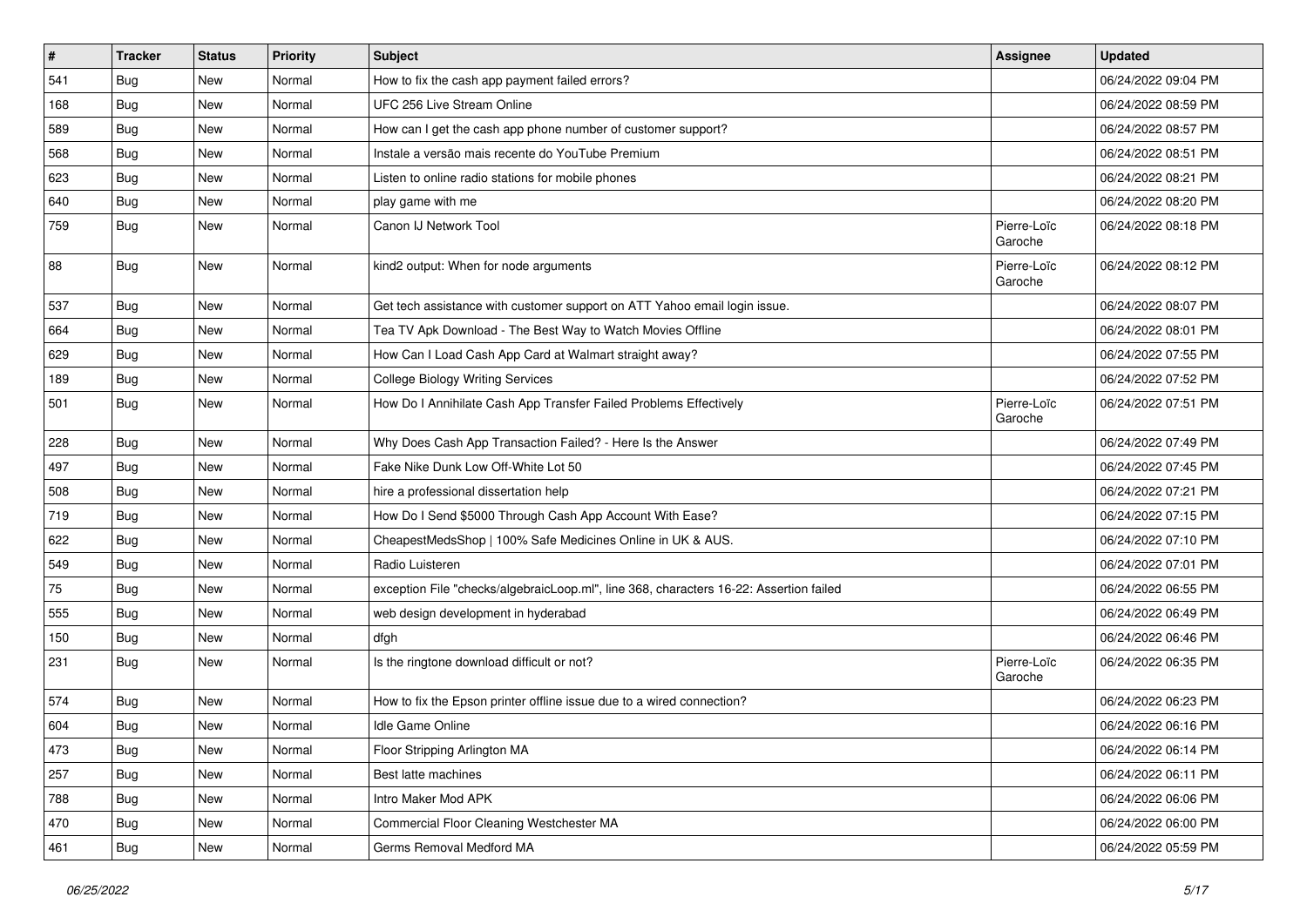| #   | Tracker    | <b>Status</b> | <b>Priority</b> | Subject                                                                                                                                                                                                                                                               | <b>Assignee</b>       | <b>Updated</b>      |
|-----|------------|---------------|-----------------|-----------------------------------------------------------------------------------------------------------------------------------------------------------------------------------------------------------------------------------------------------------------------|-----------------------|---------------------|
| 547 | <b>Bug</b> | New           | Normal          | Get rid of the issue of cash app down by calling experts.                                                                                                                                                                                                             |                       | 06/24/2022 05:42 PM |
| 764 | Bug        | <b>New</b>    | Normal          | What is available to see what I can watch HBO Max?                                                                                                                                                                                                                    |                       | 06/24/2022 05:42 PM |
| 292 | Bug        | New           | Normal          | Venmo to Cash App Transfer Of Money- Explore Here                                                                                                                                                                                                                     |                       | 06/24/2022 05:41 PM |
| 593 | <b>Bug</b> | New           | Normal          | Eiffel Spark Ultimate C2 SN series is a fully synthetic range of advanced performance engine oils blended in<br>high performance fully synthetic (PAO - polyalphaolefin) basestocks fortified with advanced technology additive<br>system, specifically formulated to |                       | 06/24/2022 05:38 PM |
| 244 | Bug        | <b>New</b>    | Normal          | Quels sont les avantages des stations de radio en ligne.                                                                                                                                                                                                              |                       | 06/24/2022 05:37 PM |
| 577 | Bug        | New           | Normal          | Follow these easy steps to make Admiral Casino Login                                                                                                                                                                                                                  |                       | 06/24/2022 05:34 PM |
| 603 | Bug        | New           | Normal          | Premiere gratuito da lista de IPTV                                                                                                                                                                                                                                    |                       | 06/24/2022 05:30 PM |
| 466 | Bug        | <b>New</b>    | Normal          | Floor Stripping Westchester MA                                                                                                                                                                                                                                        |                       | 06/24/2022 05:26 PM |
| 193 | <b>Bug</b> | New           | Normal          | 18% Discount on Homeopathic medicines                                                                                                                                                                                                                                 |                       | 06/24/2022 05:20 PM |
| 662 | Bug        | New           | Normal          | Oreo TV Download - The Easiest Way to Watch Live TV                                                                                                                                                                                                                   |                       | 06/24/2022 05:18 PM |
| 581 | Bug        | New           | Normal          | E-Learning Course Help                                                                                                                                                                                                                                                |                       | 06/24/2022 05:18 PM |
| 597 | Bug        | New           | Normal          | Universo s / f Download                                                                                                                                                                                                                                               |                       | 06/24/2022 05:18 PM |
| 617 | Bug        | <b>New</b>    | Normal          | Buy Vidalista Tablets (Tadalafil) at [\$25 OFF + Free Shipping] Vidalistatablets                                                                                                                                                                                      |                       | 06/24/2022 05:14 PM |
| 642 | Bug        | New           | Normal          | thong tin thoi tiet ngay hom nay                                                                                                                                                                                                                                      |                       | 06/24/2022 04:48 PM |
| 118 | Bug        | New           | Normal          | golf                                                                                                                                                                                                                                                                  | Anonymous             | 06/24/2022 04:30 PM |
| 799 | Bug        | New           | Normal          | Who Is an ETL Engineer                                                                                                                                                                                                                                                |                       | 06/24/2022 04:30 PM |
| 712 | Bug        | New           | Normal          | <b>Tips and Tricks</b>                                                                                                                                                                                                                                                |                       | 06/24/2022 04:19 PM |
| 616 | <b>Bug</b> | New           | Normal          | Buy Anavar Tablets   Anavar For Sale in USA, UK & Australia                                                                                                                                                                                                           |                       | 06/24/2022 03:52 PM |
| 115 | Bug        | New           | Normal          | <b>NFL LIVE STREAM</b>                                                                                                                                                                                                                                                |                       | 06/24/2022 03:52 PM |
| 658 | Bug        | New           | Normal          | Watermelon Nutrition Facts And Health Benefits                                                                                                                                                                                                                        |                       | 06/24/2022 03:36 PM |
| 530 | Bug        | <b>New</b>    | Normal          | Cheap Assignment Writing Service UK                                                                                                                                                                                                                                   | Anonymous             | 06/24/2022 03:21 PM |
| 701 | <b>Bug</b> | New           | Normal          | Why Law Essay Helper UK is Necessary?                                                                                                                                                                                                                                 |                       | 06/24/2022 03:17 PM |
| 767 | Bug        | New           | Normal          | apkmod                                                                                                                                                                                                                                                                |                       | 06/24/2022 03:02 PM |
| 639 | Bug        | New           | Normal          | thong tin chinh xac                                                                                                                                                                                                                                                   |                       | 06/24/2022 02:43 PM |
| 517 | <b>Bug</b> | New           | Normal          | Proficient tips to take help of cash app support professionals:                                                                                                                                                                                                       |                       | 06/24/2022 02:37 PM |
| 475 | Bug        | New           | Normal          | Floor Cleaning Arlington MA                                                                                                                                                                                                                                           |                       | 06/24/2022 02:37 PM |
| 573 | <b>Bug</b> | New           | Normal          | Experimente lo mejor en la aplicación Apk de juegos gratis                                                                                                                                                                                                            |                       | 06/24/2022 02:32 PM |
| 132 | <b>Bug</b> | New           | Normal          | concrete-everything                                                                                                                                                                                                                                                   |                       | 06/24/2022 02:24 PM |
| 771 | Bug        | <b>New</b>    | Normal          | united airlines baggage policy                                                                                                                                                                                                                                        |                       | 06/24/2022 02:22 PM |
| 644 | Bug        | New           | Normal          | <b>TeaTV App Review</b>                                                                                                                                                                                                                                               |                       | 06/24/2022 02:20 PM |
| 264 | <b>Bug</b> | New           | Normal          | We Buy Your Unwanted Car                                                                                                                                                                                                                                              | Corentin<br>Lauverjat | 06/24/2022 02:19 PM |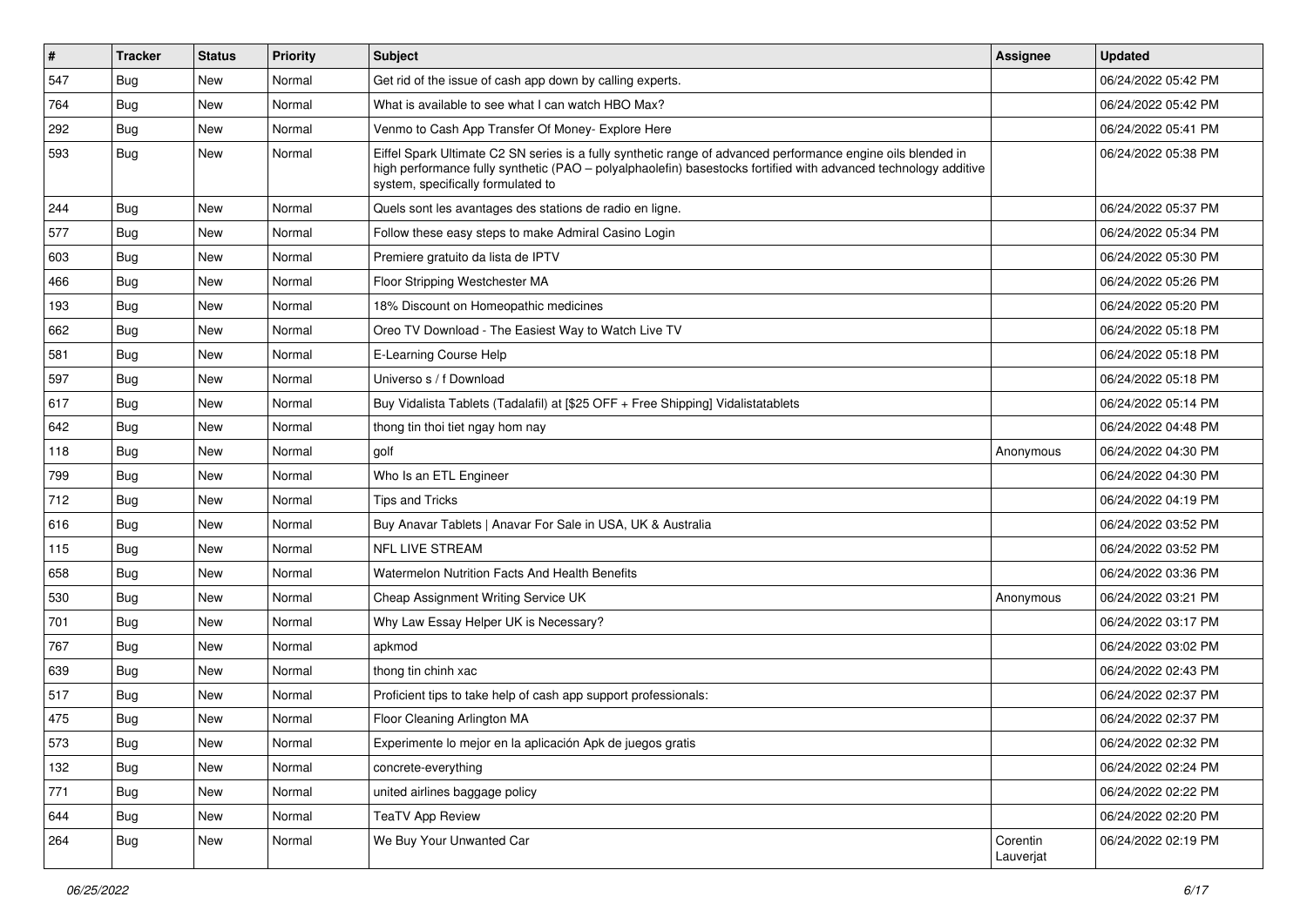| $\vert$ # | <b>Tracker</b> | <b>Status</b> | <b>Priority</b> | <b>Subject</b>                                                                         | <b>Assignee</b>        | <b>Updated</b>      |
|-----------|----------------|---------------|-----------------|----------------------------------------------------------------------------------------|------------------------|---------------------|
| 200       | <b>Bug</b>     | New           | Normal          | uiopi[o                                                                                |                        | 06/24/2022 02:10 PM |
| 814       | <b>Bug</b>     | New           | Normal          | Stage Fright Cure                                                                      | Pierre-Loïc<br>Garoche | 06/24/2022 02:07 PM |
| 516       | Bug            | New           | Normal          | Does Cash App Help To Get Cash App Refund Without Any Interruption?                    |                        | 06/24/2022 01:56 PM |
| 492       | Bug            | <b>New</b>    | Normal          | HD Streamz MOD APK v3.5.5 (Keine Werbung)                                              |                        | 06/24/2022 01:56 PM |
| 503       | <b>Bug</b>     | New           | Normal          | Youtube Premium Apk free download for Android                                          |                        | 06/24/2022 01:56 PM |
| 628       | Bug            | New           | Normal          | CV reviewing services!                                                                 |                        | 06/24/2022 01:53 PM |
| 657       | Bug            | New           | Normal          | Coconut Nutrition Facts And Health Benefits                                            |                        | 06/24/2022 01:49 PM |
| 140       | <b>Bug</b>     | New           | Normal          | sugarbalanceusa                                                                        |                        | 06/24/2022 01:40 PM |
| 507       | Bug            | <b>New</b>    | Normal          | central.bitdefender.com                                                                |                        | 06/24/2022 01:37 PM |
| 782       | Bug            | New           | Normal          | Comment faire une sonnerie téléphonique                                                |                        | 06/24/2022 01:32 PM |
| 724       | <b>Bug</b>     | <b>New</b>    | Normal          | Dial Chime Customer support number for a quick response                                |                        | 06/24/2022 01:30 PM |
| 714       | Bug            | New           | Normal          | Cuevana 3 Premium - Enjoy Your Favorite Movies and TV Shows on Your Smart TV           |                        | 06/24/2022 01:19 PM |
| 116       | <b>Bug</b>     | New           | Normal          | aertaeyg                                                                               |                        | 06/24/2022 12:43 PM |
| 481       | Bug            | <b>New</b>    | Normal          | Nur Online Shop                                                                        |                        | 06/24/2022 12:42 PM |
| 772       | <b>Bug</b>     | New           | Normal          | united airlines baggage policy                                                         |                        | 06/24/2022 12:30 PM |
| 717       | <b>Bug</b>     | New           | Normal          | Disney Plus Apk - Watch Movies and TV Shows on Your Device                             |                        | 06/24/2022 12:00 PM |
| 592       | Bug            | New           | Normal          | Deezer Premium APK - Baixe músicas de qualquer lugar do mundo de graça                 |                        | 06/24/2022 12:00 PM |
| 136       | <b>Bug</b>     | New           | Normal          | snappow                                                                                |                        | 06/24/2022 11:40 AM |
| 561       | Bug            | New           | Normal          | Enjoy the Full YouTube Premium Experience With YouTube Premium Membership              |                        | 06/24/2022 11:10 AM |
| 260       | <b>Bug</b>     | <b>New</b>    | Normal          | Web Design Services Near Me                                                            |                        | 06/24/2022 10:54 AM |
| 601       | <b>Bug</b>     | New           | Normal          | Best Essay Writing Service UK                                                          | Pierre-Loïc<br>Garoche | 06/24/2022 10:50 AM |
| 525       | <b>Bug</b>     | New           | Normal          | If you don't have a QR code: How to activate cash app card in app                      |                        | 06/24/2022 10:47 AM |
| 599       | <b>Bug</b>     | New           | Normal          | Do you know how to delete cash app account from your computer?                         |                        | 06/24/2022 10:42 AM |
| 209       | Bug            | New           | Normal          | Neglect to access old Cash App account considering message notice issue? Contact help. |                        | 06/24/2022 10:27 AM |
| 718       | <b>Bug</b>     | New           | High            | Solve Complex Accounting Assignments                                                   | Hamza<br>Bourbouh      | 06/24/2022 10:12 AM |
| 1102      | Bug            | New           | Normal          | Charlottesville Travel Guide ?                                                         |                        | 06/24/2022 10:10 AM |
| 559       | <b>Bug</b>     | New           | High            | What Are Permission For Applications like Facebook Sending MMS?                        |                        | 06/24/2022 10:07 AM |
| 285       | Bug            | New           | Normal          | Have you ever written an essay?                                                        |                        | 06/24/2022 09:38 AM |
| 774       | Bug            | New           | Normal          | Follow proper initiatives                                                              |                        | 06/24/2022 09:27 AM |
| 512       | Bug            | New           | Normal          | The Importance Of Using Custom Writing Services                                        |                        | 06/24/2022 09:26 AM |
| 621       | <b>Bug</b>     | New           | Normal          | Buy All Modafinil & Armodafinil Tablets @Buy Modafinil US                              |                        | 06/24/2022 09:26 AM |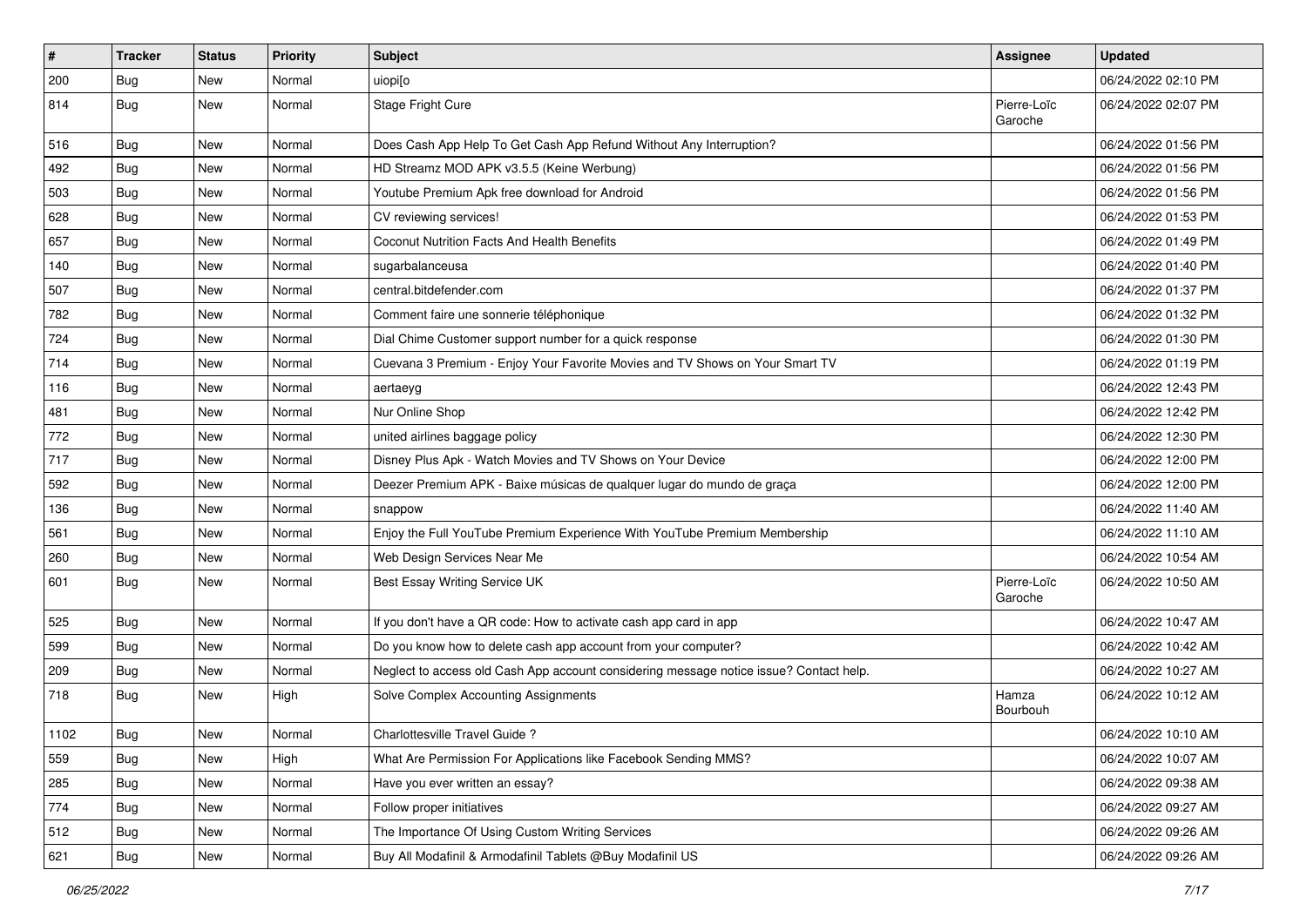| $\vert$ # | <b>Tracker</b> | <b>Status</b> | <b>Priority</b> | Subject                                                                             | <b>Assignee</b>        | <b>Updated</b>      |
|-----------|----------------|---------------|-----------------|-------------------------------------------------------------------------------------|------------------------|---------------------|
| 612       | <b>Bug</b>     | New           | Normal          | Luxury Slingshot Rental                                                             |                        | 06/24/2022 09:09 AM |
| 1125      | Bug            | New           | Normal          | What is Wordscapes?                                                                 |                        | 06/24/2022 09:05 AM |
| 161       | Bug            | New           | Normal          | dfdrtyuio                                                                           |                        | 06/24/2022 08:54 AM |
| 677       | Bug            | <b>New</b>    | Normal          | Logo Design Services Near Me                                                        |                        | 06/24/2022 08:52 AM |
| 661       | Bug            | New           | Normal          | Turbo VPN MOD APK Download                                                          |                        | 06/24/2022 08:51 AM |
| 586       | <b>Bug</b>     | <b>New</b>    | Normal          | Best Modifications For Your Mobile Phone                                            |                        | 06/24/2022 08:48 AM |
| 265       | <b>Bug</b>     | New           | Normal          | 3 Faq's On Downloading To Your Apple Ipod                                           |                        | 06/24/2022 08:41 AM |
| 554       | <b>Bug</b>     | New           | Normal          | XvideoStudio Video Editor APK Free Download on TechToDown                           |                        | 06/24/2022 08:26 AM |
| 217       | Bug            | New           | Normal          | How this service matter most?                                                       |                        | 06/24/2022 08:22 AM |
| 352       | Bug            | New           | Normal          | Tile & Grout Cleaning Services in Chesapeake VA                                     |                        | 06/24/2022 08:14 AM |
| 659       | <b>Bug</b>     | New           | Normal          | Olive Oil Properties And Health Benefits                                            |                        | 06/24/2022 08:09 AM |
| 650       | <b>Bug</b>     | New           | Normal          | Cherries Health Benefits                                                            |                        | 06/24/2022 08:07 AM |
| 202       | Bug            | New           | Normal          | blonde wig                                                                          |                        | 06/24/2022 08:01 AM |
| 618       | Bug            | New           | Normal          | Buy Steroids Online with OurMedicnes.com   Best Quality Steroids                    |                        | 06/24/2022 07:52 AM |
| 762       | <b>Bug</b>     | <b>New</b>    | Normal          | How To Add Money To A Cash App Card If Struggling With Low Amount?                  |                        | 06/24/2022 07:48 AM |
| 736       | Bug            | New           | Normal          | I Want to Edit in My Website (transfer-factor.net) Unfortunately, Unable to Edit It |                        | 06/24/2022 07:32 AM |
| 777       | <b>Bug</b>     | <b>New</b>    | Normal          | Obtain driving instructions using Google Maps.                                      |                        | 06/24/2022 07:31 AM |
| 735       | Bug            | New           | Normal          | A quick fix of how to get money back from cash app stocks                           |                        | 06/24/2022 07:30 AM |
| 699       | Bug            | New           | Normal          | Would you be able to utilize Cash App Twitch?                                       |                        | 06/24/2022 07:29 AM |
| 602       | <b>Bug</b>     | New           | Normal          | Best Essay Writing Service UK                                                       | Pierre-Loïc<br>Garoche | 06/24/2022 07:28 AM |
| 563       | <b>Bug</b>     | New           | Normal          | Understanding the Difference Between Free and Paid Mod Apks                         |                        | 06/24/2022 07:27 AM |
| 708       | Bug            | New           | Normal          | Efficient ways to proceed with the cash app dispute process?                        |                        | 06/24/2022 07:20 AM |
| 678       | <b>Bug</b>     | New           | Normal          | How to be a winner in buidnow gg                                                    |                        | 06/24/2022 06:57 AM |
| 682       | <b>Bug</b>     | New           | Normal          | Does Facebook customer service live chat allow to speak with someone?               |                        | 06/24/2022 06:54 AM |
| 787       | Bug            | New           | Normal          | Assured Assignment Help                                                             |                        | 06/24/2022 06:54 AM |
| 673       | Bug            | New           | Normal          | Learn the basics of pixel art - Clear grid                                          |                        | 06/24/2022 06:41 AM |
| 477       | <b>Bug</b>     | New           | Normal          | What Does Online Coupon Mean?                                                       |                        | 06/24/2022 06:34 AM |
| 583       | <b>Bug</b>     | New           | High            | Need the Cash app customer service phone number?                                    |                        | 06/24/2022 06:25 AM |
| 479       | <b>Bug</b>     | New           | Normal          | Limousine Service Bellevue WA                                                       |                        | 06/24/2022 06:14 AM |
| 763       | Bug            | New           | High            | How to Make a Ringtone on Your iPhone                                               |                        | 06/24/2022 05:53 AM |
| 498       | Bug            | New           | Normal          | Téléchargeur SoundCloud : SoundCloud en Mp3                                         | Christophe<br>Garion   | 06/24/2022 05:32 AM |
| 655       | <b>Bug</b>     | New           | Normal          | <b>Eggplant Health Benefits</b>                                                     |                        | 06/24/2022 05:17 AM |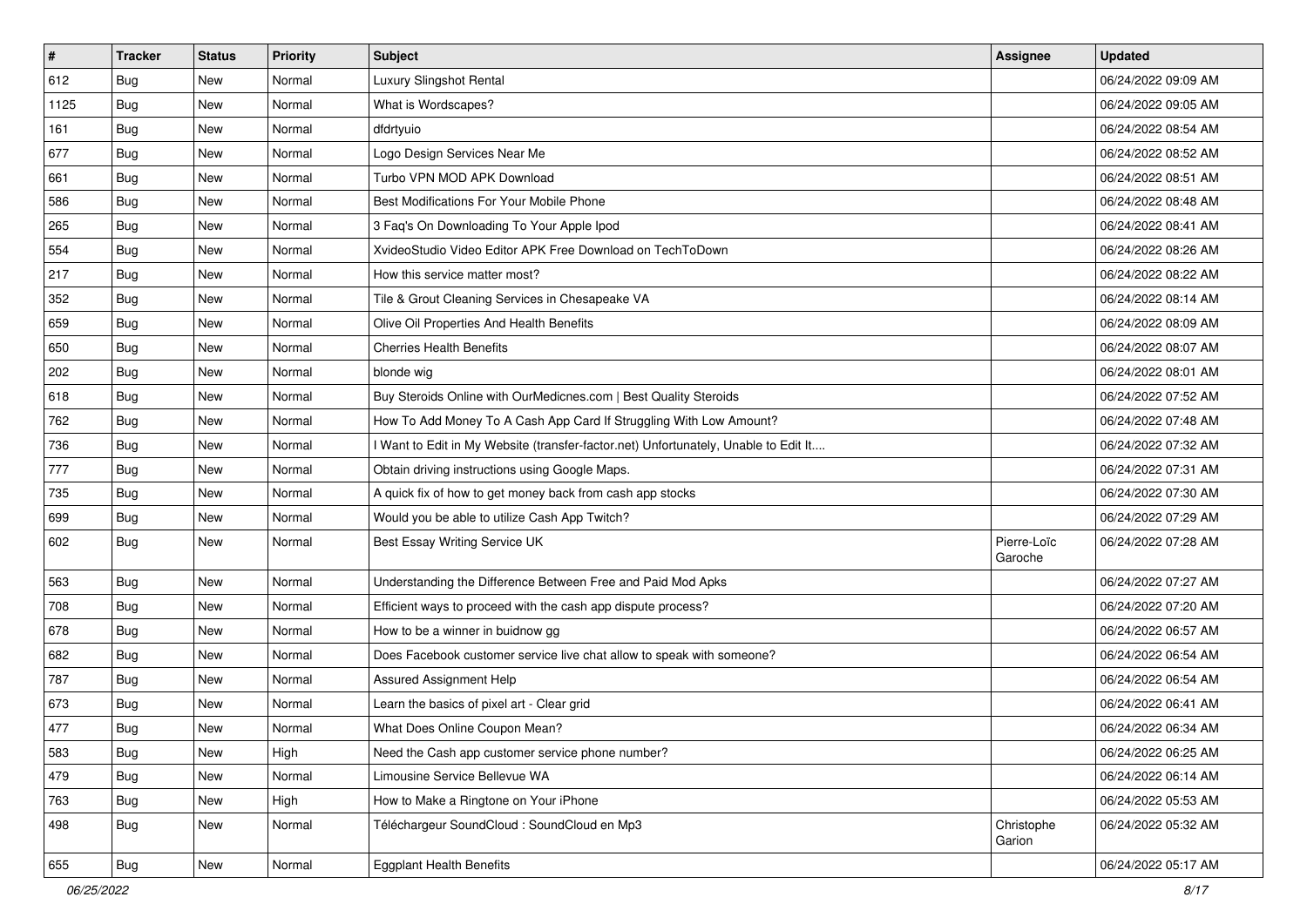| $\sharp$ | <b>Tracker</b> | <b>Status</b> | Priority | <b>Subject</b>                                                             | <b>Assignee</b>       | <b>Updated</b>      |
|----------|----------------|---------------|----------|----------------------------------------------------------------------------|-----------------------|---------------------|
| 1124     | <b>Bug</b>     | New           | Normal   | Cookie clicker unblocked                                                   |                       | 06/24/2022 05:14 AM |
| 185      | <b>Bug</b>     | New           | Normal   | Non-Plagiarized Research Writing                                           |                       | 06/24/2022 04:57 AM |
| 710      | Bug            | New           | Normal   | Take Necessary Assistance If You Are Unable Activate Cash App Card         |                       | 06/24/2022 04:49 AM |
| 668      | <b>Bug</b>     | <b>New</b>    | Normal   | Get to know Cash App Refund Process here                                   |                       | 06/24/2022 04:19 AM |
| 688      | <b>Bug</b>     | New           | Normal   | How to use twitch.tv/activate?                                             |                       | 06/24/2022 04:16 AM |
| 615      | <b>Bug</b>     | <b>New</b>    | Normal   | CheapestMedsShop   100% Safe Medicines Online in USA UK & AUS.             |                       | 06/24/2022 04:00 AM |
| 196      | Bug            | New           | Normal   | Homoeobazaar For Homeopathy Medicines                                      |                       | 06/24/2022 03:58 AM |
| 613      | <b>Bug</b>     | New           | Normal   | Buy Aspadol 100mg Tab Online in US, UK, AU   Erospharmacy                  |                       | 06/24/2022 03:56 AM |
| 1123     | <b>Bug</b>     | New           | Normal   | Where To Watch FIFA World Cup 2022                                         |                       | 06/24/2022 03:51 AM |
| 761      | <b>Bug</b>     | New           | Normal   | What is it about basketball that makes it so popular in the United States? | Corentin<br>Lauverjat | 06/24/2022 03:48 AM |
| 695      | <b>Bug</b>     | <b>New</b>    | Normal   | Refer Listas IPTV Apk                                                      |                       | 06/24/2022 03:46 AM |
| 484      | Bug            | New           | Normal   | UK best essay writing service                                              |                       | 06/24/2022 03:41 AM |
| 600      | Bug            | New           | Normal   | Play Store Pro                                                             |                       | 06/24/2022 03:39 AM |
| 134      | Bug            | <b>New</b>    | Normal   | wisegolfers                                                                |                       | 06/24/2022 03:34 AM |
| 225      | <b>Bug</b>     | New           | Normal   | instant personal loan                                                      |                       | 06/24/2022 03:33 AM |
| 450      | Bug            | New           | Normal   | Floor Stripping Quincy MA                                                  |                       | 06/24/2022 03:27 AM |
| 457      | Bug            | New           | Normal   | <b>Carpet Cleaning Medford MA</b>                                          |                       | 06/24/2022 02:55 AM |
| 222      | <b>Bug</b>     | <b>New</b>    | Normal   | Social Profile links                                                       |                       | 06/24/2022 02:53 AM |
| 184      | Bug            | New           | Normal   | Affordable Business Writing Services                                       |                       | 06/24/2022 02:47 AM |
| 524      | Bug            | <b>New</b>    | Normal   | How Does Google Account Recovery Work If Your Account Is Hacked?           |                       | 06/24/2022 02:25 AM |
| 178      | <b>Bug</b>     | New           | Normal   | transparent lace wigs                                                      |                       | 06/24/2022 02:24 AM |
| 716      | Bug            | <b>New</b>    | Normal   | La celebración de un BabyShower.                                           |                       | 06/24/2022 02:09 AM |
| 564      | Bug            | New           | Normal   | How To Install RepelisPlus On Your Android Phone?                          |                       | 06/24/2022 02:03 AM |
| 579      | Bug            | New           | Normal   | YOUR CV MAKES YOUR FIRST IMPRESSION                                        | Christophe<br>Garion  | 06/24/2022 02:02 AM |
| 609      | <b>Bug</b>     | New           | High     | Online Trusted Medicine Store in US for Health - Genericmedsupply          |                       | 06/24/2022 01:44 AM |
| 233      | <b>Bug</b>     | New           | Normal   | Anauthorsway.com: My User Experience                                       |                       | 06/24/2022 01:43 AM |
| 770      | Bug            | New           | Normal   | Canon IJ Network Tool                                                      |                       | 06/24/2022 01:39 AM |
| 933      | Bug            | New           | Normal   | How Can I Watch Movies on My Mobile Phone                                  |                       | 06/24/2022 12:55 AM |
| 526      | Bug            | New           | Normal   | Soundcloud to mp3 converter - Download Soundcloud songs                    |                       | 06/24/2022 12:51 AM |
| 804      | <b>Bug</b>     | New           | Normal   | Review                                                                     |                       | 06/24/2022 12:23 AM |
| 709      | Bug            | New           | Normal   | How To Load Cash App Card At Walmart Without Having To Face Any Hassle?    |                       | 06/24/2022 12:18 AM |
| 636      | <b>Bug</b>     | New           | Normal   | What is the most popular furniture color?                                  |                       | 06/24/2022 12:13 AM |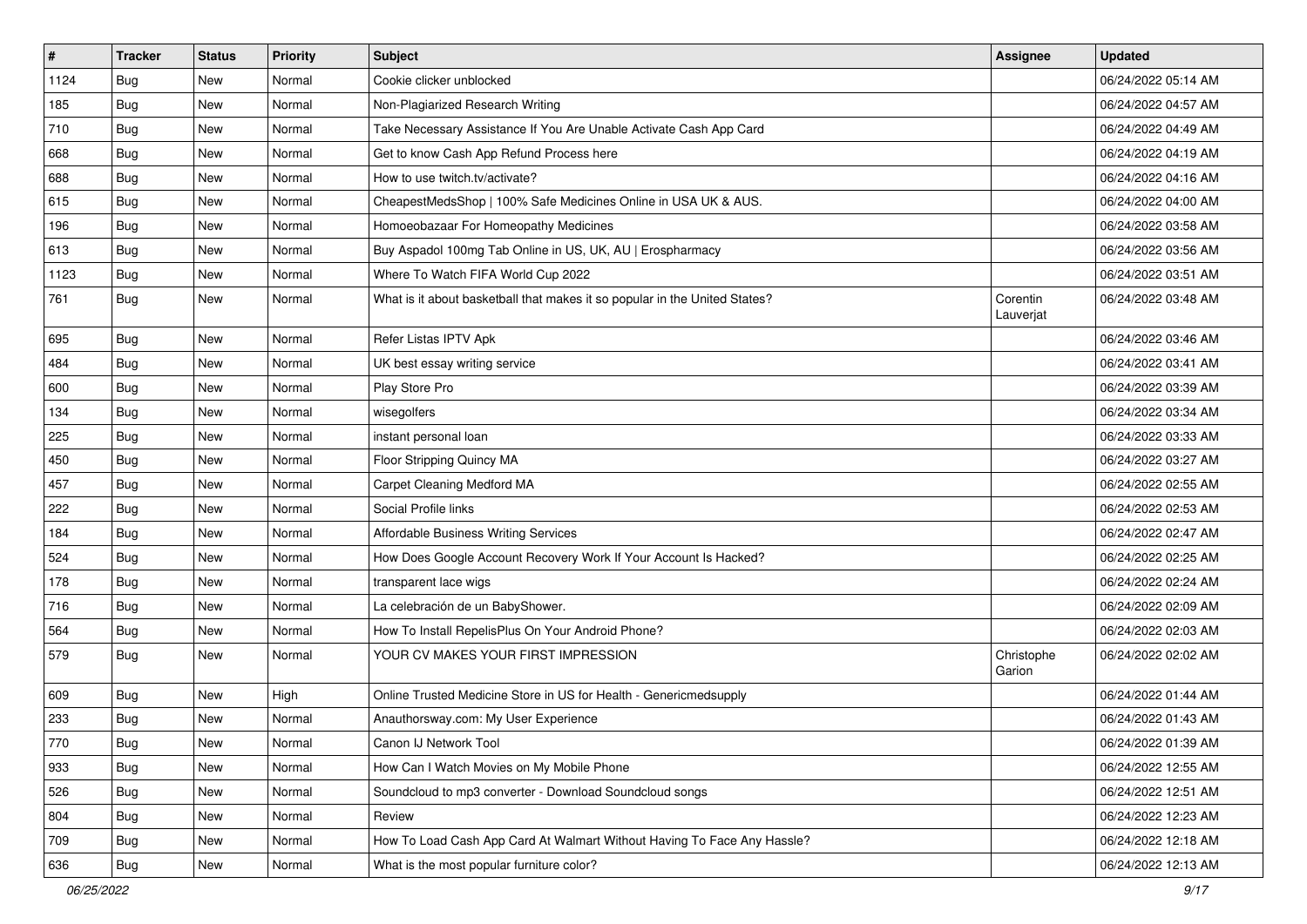| #   | <b>Tracker</b> | <b>Status</b> | <b>Priority</b> | Subject                                                                             | <b>Assignee</b>      | <b>Updated</b>      |
|-----|----------------|---------------|-----------------|-------------------------------------------------------------------------------------|----------------------|---------------------|
| 590 | <b>Bug</b>     | New           | Normal          | Follow proper initiatives to check my cash app card balance:                        |                      | 06/23/2022 11:47 PM |
| 798 | <b>Bug</b>     | New           | Normal          | Who Is an ETL Engineer                                                              |                      | 06/23/2022 11:38 PM |
| 483 | Bug            | New           | Normal          | UK best essay writing service                                                       |                      | 06/23/2022 11:25 PM |
| 634 | <b>Bug</b>     | New           | Normal          | Buy Vidalista Tablets (Tadalafil) at [\$25 OFF + Free Shipping] Vidalistatablets    |                      | 06/23/2022 11:20 PM |
| 598 | <b>Bug</b>     | New           | Normal          | Universo s / f Download                                                             |                      | 06/23/2022 10:59 PM |
| 145 | <b>Bug</b>     | New           | Normal          | abdulbaissagar                                                                      |                      | 06/23/2022 10:46 PM |
| 653 | Bug            | New           | Normal          | Jujube (Jinjoles): Properties And Health Benefits                                   |                      | 06/23/2022 10:41 PM |
| 528 | <b>Bug</b>     | New           | Normal          | Korean Mag                                                                          |                      | 06/23/2022 10:09 PM |
| 720 | <b>Bug</b>     | New           | Normal          | How does Cash App Phone Number provide a quick treatment?                           |                      | 06/23/2022 09:57 PM |
| 556 | Bug            | New           | Normal          | Play Game Mod Apk With Your Friends                                                 |                      | 06/23/2022 09:56 PM |
| 584 | <b>Bug</b>     | New           | Normal          | Want the cash app customer service number to check balance?                         |                      | 06/23/2022 09:55 PM |
| 722 | Bug            | New           | Normal          | Vergrößern Sie Instagram-Fotos mit instazoom                                        | Christophe<br>Garion | 06/23/2022 09:49 PM |
| 312 | <b>Bug</b>     | New           | Normal          | Stain Protection Services in Virginia Beach VA                                      |                      | 06/23/2022 09:25 PM |
| 703 | <b>Bug</b>     | New           | Normal          | For real-time help, dial Facebook customer service number                           |                      | 06/23/2022 09:24 PM |
| 250 | <b>Bug</b>     | New           | Normal          | Reviews of phone ringtones                                                          |                      | 06/23/2022 09:24 PM |
| 619 | <b>Bug</b>     | New           | Normal          | Online Trusted Medicine Store in US for Health - Genericmedsupply                   |                      | 06/23/2022 09:19 PM |
| 635 | Bug            | New           | Normal          | Buy Steroids Online with OurMedicnes.com   Best Quality Steroids                    |                      | 06/23/2022 09:09 PM |
| 550 | <b>Bug</b>     | New           | Normal          | Nederland FM - beste manieren om naar internationale radio op internet te luisteren |                      | 06/23/2022 08:56 PM |
| 638 | Bug            | New           | Normal          | Run 3 game                                                                          |                      | 06/23/2022 08:09 PM |
| 588 | Bug            | New           | Normal          | YouTube Vanced Apk Manager App - Como instalá-lo                                    |                      | 06/23/2022 07:40 PM |
| 689 | <b>Bug</b>     | New           | Normal          | How to use twitch.tv/activate?                                                      |                      | 06/23/2022 07:30 PM |
| 808 | <b>Bug</b>     | New           | Normal          | Sinnvolle Guten-Morgen-Grüße                                                        |                      | 06/23/2022 07:27 PM |
| 723 | <b>Bug</b>     | New           | High            | The best horror game in 2021                                                        | Christophe<br>Garion | 06/23/2022 07:13 PM |
| 805 | Bug            | New           | Normal          | Ketamine Online Store                                                               | Christophe<br>Garion | 06/23/2022 06:44 PM |
| 259 | <b>Bug</b>     | New           | Normal          | call center services                                                                |                      | 06/23/2022 05:30 PM |
| 538 | <b>Bug</b>     | New           | Normal          | Will cash app refund money if scammed quickly?                                      |                      | 06/23/2022 05:29 PM |
| 656 | <b>Bug</b>     | New           | Normal          | Kiwi Nutrition Facts And Health Benefits                                            |                      | 06/23/2022 05:18 PM |
| 518 | <b>Bug</b>     | New           | Normal          | How To Check The Balance Of Cash App Account By Taking Cash App Support?            |                      | 06/23/2022 05:15 PM |
| 765 | <b>Bug</b>     | New           | Normal          | Follow proper initiatives to check my cash app                                      |                      | 06/23/2022 05:14 PM |
| 239 | <b>Bug</b>     | New           | Normal          | Algunas características más de Choices MOD APK                                      |                      | 06/23/2022 05:10 PM |
| 641 | <b>Bug</b>     | New           | Normal          | Get Best Economics Dissertation Writing Service                                     |                      | 06/23/2022 05:09 PM |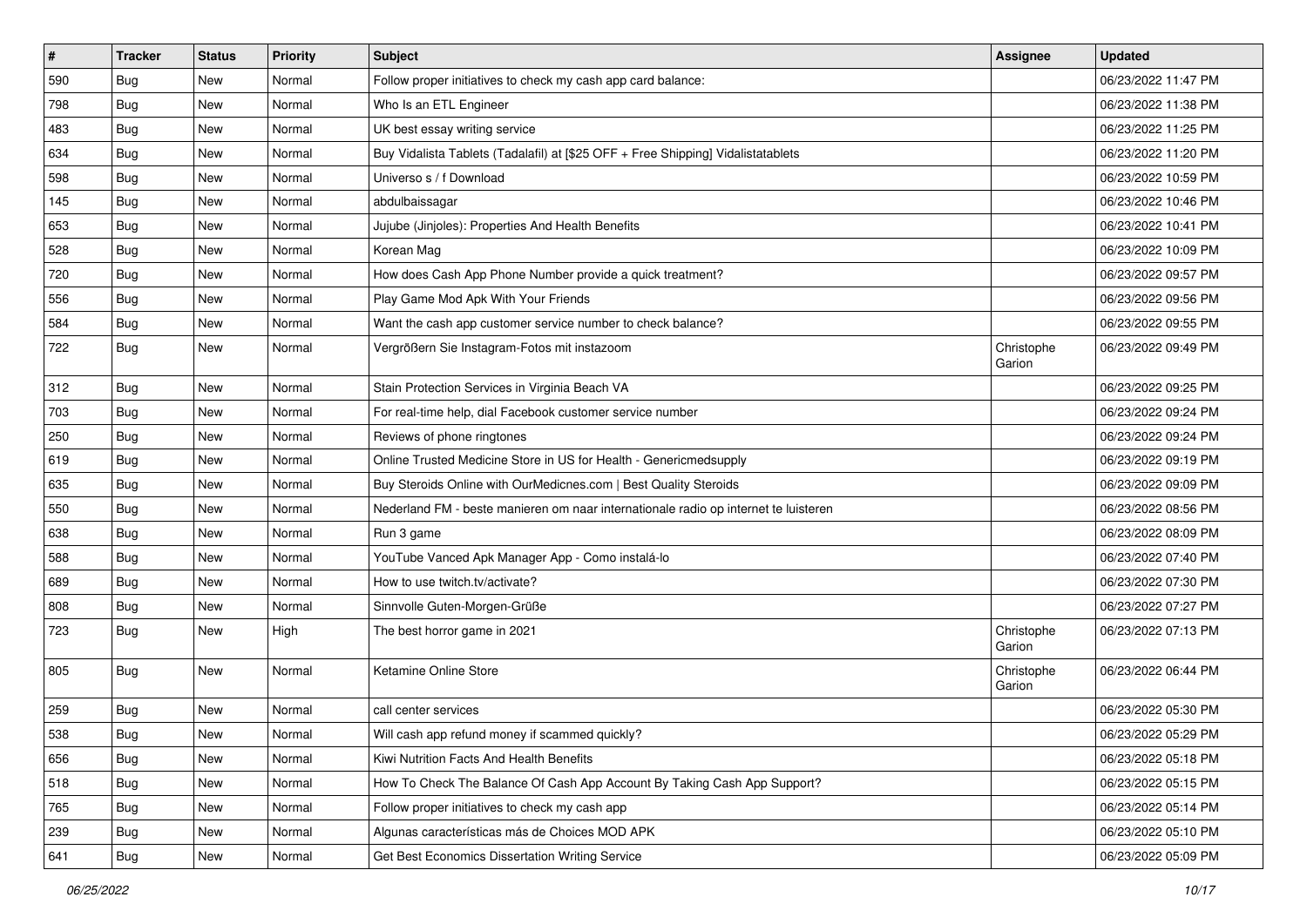| $\vert$ # | <b>Tracker</b> | <b>Status</b> | <b>Priority</b> | Subject                                                                  | <b>Assignee</b>        | <b>Updated</b>      |
|-----------|----------------|---------------|-----------------|--------------------------------------------------------------------------|------------------------|---------------------|
| 672       | Bug            | New           | Normal          | The easiest way to delete ringtones on iPhone                            |                        | 06/23/2022 05:06 PM |
| 138       | <b>Bug</b>     | <b>New</b>    | Normal          | own-sweethome                                                            |                        | 06/23/2022 05:03 PM |
| 711       | <b>Bug</b>     | New           | Normal          | Human Fall Flat Apk Download                                             |                        | 06/23/2022 04:45 PM |
| 474       | <b>Bug</b>     | New           | Normal          | Floor Waxing Arlington MA                                                |                        | 06/23/2022 04:22 PM |
| 1105      | <b>Bug</b>     | <b>New</b>    | High            | What is Mahjong online?                                                  |                        | 06/23/2022 04:02 PM |
| 822       | <b>Bug</b>     | New           | Normal          | Dowload Your Boyfriend Game                                              |                        | 06/23/2022 01:10 PM |
| 532       | <b>Bug</b>     | <b>New</b>    | Normal          | My Assignment Help                                                       |                        | 06/23/2022 12:53 PM |
| 643       | <b>Bug</b>     | New           | Normal          | Oreo TV Apk Download                                                     |                        | 06/23/2022 12:30 PM |
| 816       | <b>Bug</b>     | New           | Normal          | Play Scribble io fun with everyone                                       |                        | 06/23/2022 10:52 AM |
| 570       | <b>Bug</b>     | <b>New</b>    | Normal          | What is Sutton bank cash app customer service phone number?              | Pierre-Loïc<br>Garoche | 06/23/2022 10:42 AM |
| 576       | Bug            | New           | Normal          | So laden Sie ein Instagram-Bild herunter                                 |                        | 06/23/2022 09:23 AM |
| 460       | <b>Bug</b>     | <b>New</b>    | Normal          | Floor Cleaning Medford MA                                                |                        | 06/23/2022 08:39 AM |
| 815       | <b>Bug</b>     | New           | Normal          | how do i call cash app customer service                                  | Xavier Thirioux        | 06/23/2022 08:36 AM |
| 471       | Bug            | New           | Normal          | Residential Floor Cleaning Westchester MA                                |                        | 06/23/2022 07:55 AM |
| 469       | Bug            | New           | Normal          | Germs Removal Westchester MA                                             |                        | 06/23/2022 06:11 AM |
| 632       | <b>Bug</b>     | New           | Normal          | CheapestMedsShop   100% Safe Medicines Online in UK & AUS.               |                        | 06/23/2022 05:23 AM |
| 817       | Bug            | <b>New</b>    | Normal          | Pacman 30th Anniversary                                                  |                        | 06/23/2022 04:51 AM |
| 874       | <b>Bug</b>     | New           | Normal          | Cómo descargar Minecraft Apk                                             |                        | 06/23/2022 04:39 AM |
| 1122      | Bug            | New           | Normal          | Count the number of words on the Microsoft Word application in the phone |                        | 06/23/2022 04:19 AM |
| 553       | Bug            | New           | Normal          | Cinema HD APK - Free Movie Enjoyment App on Android                      |                        | 06/23/2022 02:21 AM |
| 313       | Bug            | New           | Normal          | Water Extraction Services in Virginia Beach VA                           |                        | 06/23/2022 02:14 AM |
| 766       | <b>Bug</b>     | <b>New</b>    | Normal          | Pobreflix Mod APK Review                                                 |                        | 06/23/2022 01:39 AM |
| 562       | Bug            | New           | Normal          | Learn Basic Mahjong Rules                                                |                        | 06/23/2022 12:48 AM |
| 620       | Bug            | New           | Normal          | Viagra Meds: Fastest & Quick Delivery On Your Doorstep - USA             |                        | 06/23/2022 12:03 AM |
| 685       | Bug            | New           | Low             | youtube thumbnail downloader                                             | Pierre-Loïc<br>Garoche | 06/22/2022 11:55 PM |
| 551       | <b>Bug</b>     | <b>New</b>    | Normal          | Why Do Students Need Online Best Dissertation Writing Services?          |                        | 06/22/2022 05:53 PM |
| 245       | Bug            | New           | Normal          | Write My Essay For Me Cheap                                              |                        | 06/22/2022 05:30 PM |
| 153       | Bug            | New           | Normal          | urgent loan online                                                       | Christophe<br>Garion   | 06/22/2022 05:11 PM |
| 926       | <b>Bug</b>     | New           | Normal          | tavor 7                                                                  |                        | 06/22/2022 05:08 PM |
| 582       | <b>Bug</b>     | New           | Normal          | Cash App Won't Let Me Send Money If There Is A Low Balance Available     | Pierre-Loïc<br>Garoche | 06/22/2022 03:07 PM |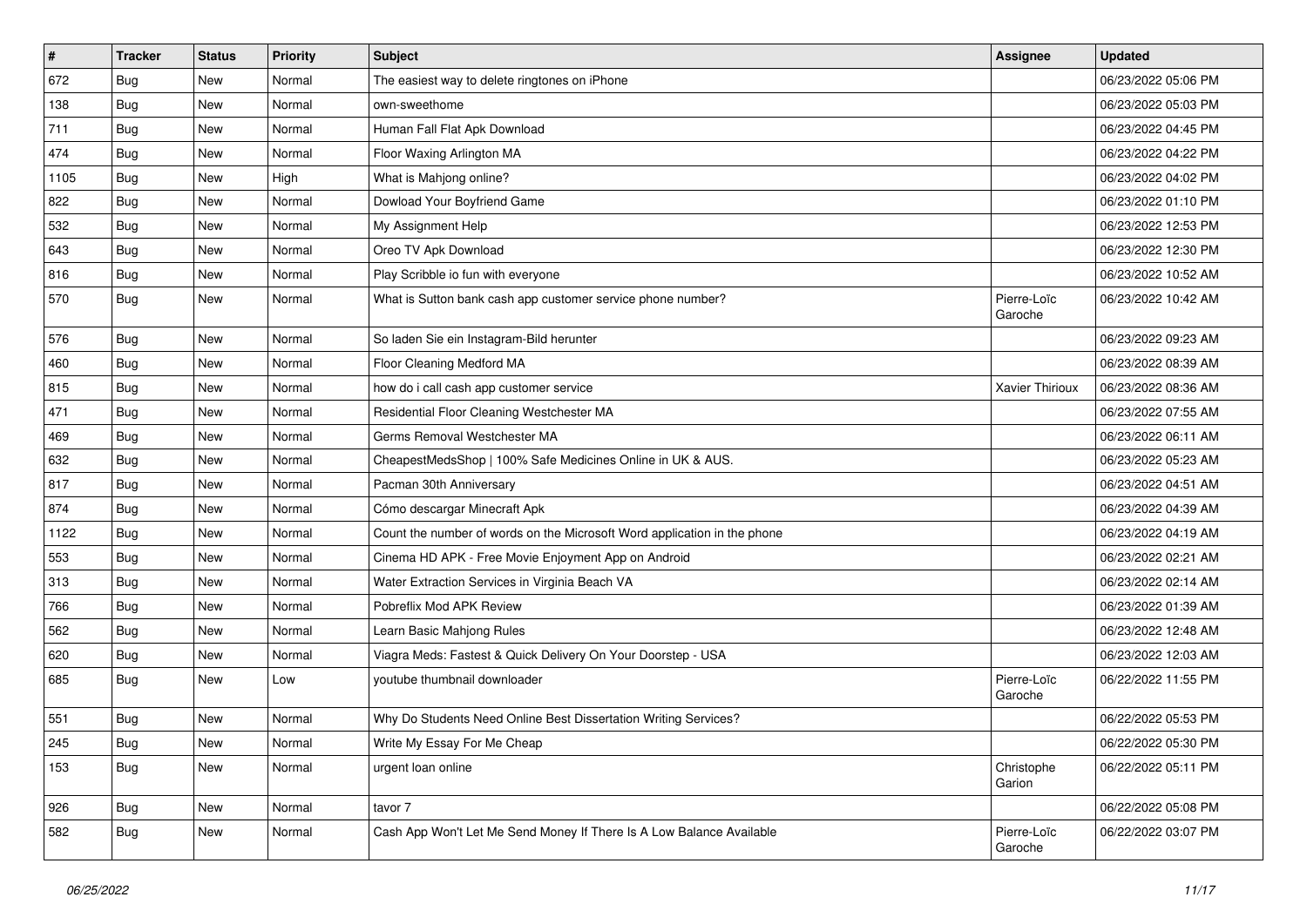| $\sharp$ | <b>Tracker</b> | <b>Status</b> | <b>Priority</b> | Subject                                                                       | <b>Assignee</b>        | <b>Updated</b>      |
|----------|----------------|---------------|-----------------|-------------------------------------------------------------------------------|------------------------|---------------------|
| 155      | Bug            | New           | Normal          | Cant access my cash app account                                               | Pierre-Loïc<br>Garoche | 06/22/2022 02:15 PM |
| 783      | <b>Bug</b>     | New           | Normal          | How Do I Determine The Reasons And Solutions To Fix Cash App Transfer Failed? |                        | 06/22/2022 02:05 PM |
| 542      | <b>Bug</b>     | New           | Normal          | Web N Logo Design                                                             |                        | 06/22/2022 12:28 PM |
| 686      | Bug            | New           | Normal          | Welcome To The Most Demandable Mahipalpur Escorts Agency                      |                        | 06/22/2022 09:42 AM |
| 1121     | <b>Bug</b>     | New           | Normal          | LustreC do not run                                                            |                        | 06/22/2022 08:43 AM |
| 704      | <b>Bug</b>     | New           | Normal          | Reach support team of Chime Customer Service for instant help                 |                        | 06/22/2022 07:36 AM |
| 400      | <b>Bug</b>     | New           | Normal          | Office Moving Services in Potomac MD                                          |                        | 06/22/2022 07:29 AM |
| 465      | <b>Bug</b>     | New           | Normal          | Carpet Cleaning Westchester MA                                                |                        | 06/22/2022 07:24 AM |
| 796      | Bug            | New           | Normal          | How Does Cash App ++ actually work and What is the process of it              |                        | 06/22/2022 07:03 AM |
| 614      | <b>Bug</b>     | New           | Normal          | Como baixar o MOD APK no celular                                              |                        | 06/22/2022 04:46 AM |
| 262      | Bug            | New           | Normal          | It this true to dealing Wuth                                                  |                        | 06/22/2022 04:07 AM |
| 797      | <b>Bug</b>     | New           | Normal          | Psychedelic                                                                   | Christophe<br>Garion   | 06/22/2022 02:02 AM |
| 715      | <b>Bug</b>     | New           | Normal          | Puppy Playtime Descargar gratis                                               |                        | 06/22/2022 01:40 AM |
| 786      | Bug            | New           | Normal          | Best Assignment Help in Australia & UK                                        |                        | 06/21/2022 09:28 PM |
| 1069     | <b>Bug</b>     | New           | Normal          | how to get cash app support phone number 24*7 available                       |                        | 06/21/2022 08:36 PM |
| 249      | <b>Bug</b>     | New           | Normal          | Steps to Activate Cash App Card in Less then 2 Minutes - Get Information      | Pierre-Loïc<br>Garoche | 06/21/2022 07:52 PM |
| 1072     | Bug            | New           | Normal          | ij.start canon                                                                |                        | 06/21/2022 06:56 PM |
| 1071     | <b>Bug</b>     | New           | Normal          | Cinema HD Review - Cinemahdy2.net                                             |                        | 06/21/2022 06:54 PM |
| 464      | <b>Bug</b>     | New           | Normal          | Upholstery Cleaning Westchester MA                                            |                        | 06/21/2022 04:02 PM |
| 785      | <b>Bug</b>     | <b>New</b>    | Normal          | How To Get Money Off Cash App Without Card Or With A Card?                    |                        | 06/21/2022 03:59 PM |
| 1120     | <b>Bug</b>     | New           | Normal          | Summary of 5 best coloring apps on phones                                     |                        | 06/21/2022 10:24 AM |
| 1097     | <b>Bug</b>     | New           | Normal          | Race and experience new life.                                                 |                        | 06/21/2022 09:35 AM |
| 1103     | Bug            | New           | Normal          | Idle game fix bug                                                             |                        | 06/21/2022 09:30 AM |
| 580      | <b>Bug</b>     | New           | High            | What is Narrative Essay?                                                      | Christophe<br>Garion   | 06/21/2022 09:28 AM |
| 702      | <b>Bug</b>     | <b>New</b>    | Normal          | Avail Chime Customer Service to know How To Get Chime Bank Statement          |                        | 06/21/2022 08:32 AM |
| 1119     | <b>Bug</b>     | New           | Normal          | Klondike Solitaire                                                            |                        | 06/21/2022 08:25 AM |
| 230      | <b>Bug</b>     | New           | Normal          | Add Money To Cash App Card - Auto Cash Apps                                   |                        | 06/21/2022 08:18 AM |
| 154      | <b>Bug</b>     | New           | Normal          | fdgyyrut gyrtrw                                                               |                        | 06/21/2022 07:35 AM |
| 652      | <b>Bug</b>     | New           | Normal          | Sesame Health Benefits                                                        |                        | 06/21/2022 06:52 AM |
| 1118     | Bug            | New           | Normal          | Gameplay Minecraft                                                            |                        | 06/21/2022 06:33 AM |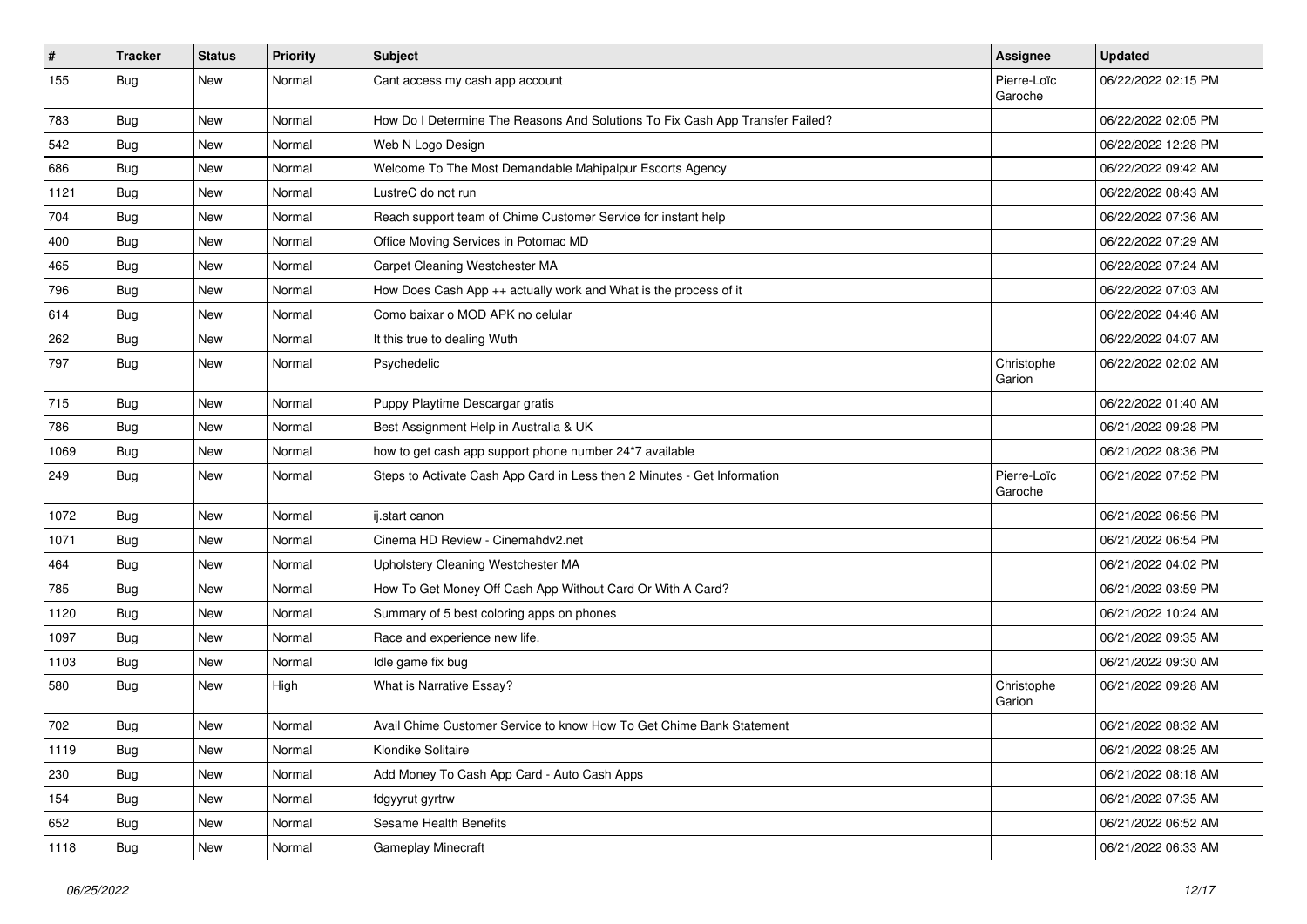| $\pmb{\#}$ | <b>Tracker</b> | <b>Status</b> | <b>Priority</b> | Subject                                                                                                                                                  | Assignee               | <b>Updated</b>      |
|------------|----------------|---------------|-----------------|----------------------------------------------------------------------------------------------------------------------------------------------------------|------------------------|---------------------|
| 1116       | <b>Bug</b>     | New           | Normal          | ipTV smarts pro                                                                                                                                          |                        | 06/21/2022 06:09 AM |
| 1117       | <b>Bug</b>     | <b>New</b>    | Normal          | Equal Words - Word search game for PC and Windows Phone                                                                                                  |                        | 06/21/2022 05:38 AM |
| 624        | Bug            | New           | Normal          | Use go with the Driving Directions for your go                                                                                                           |                        | 06/21/2022 04:54 AM |
| 321        | <b>Bug</b>     | New           | Normal          | Tile & Grout Cleaning Services in Virginia Beach VA                                                                                                      |                        | 06/21/2022 03:04 AM |
| 800        | Bug            | <b>New</b>    | Normal          | Who Is an ETL Engineer                                                                                                                                   |                        | 06/20/2022 10:21 PM |
| 215        | <b>Bug</b>     | New           | Normal          | How For Top Level Cell Phone For You                                                                                                                     |                        | 06/20/2022 08:14 PM |
| 671        | Bug            | New           | Normal          | Hot games                                                                                                                                                | Pierre-Loïc<br>Garoche | 06/20/2022 03:40 PM |
| 667        | Bug            | <b>New</b>    | Normal          | What Is a Ringtone?                                                                                                                                      |                        | 06/20/2022 03:35 PM |
| 1027       | <b>Bug</b>     | <b>New</b>    | Normal          | Word hurdle: Viral and Fun Online Game                                                                                                                   |                        | 06/20/2022 01:36 PM |
| 1115       | Bug            | New           | Normal          | How to access your saved favorite Tiktok                                                                                                                 |                        | 06/20/2022 01:07 PM |
| 1114       | <b>Bug</b>     | New           | Normal          | To control the car, all you must do is click to go left or right and release the button to go straight.                                                  |                        | 06/20/2022 12:11 PM |
| 1113       | Bug            | <b>New</b>    | Normal          | Press the button to control your car                                                                                                                     |                        | 06/20/2022 12:09 PM |
| 1092       | Bug            | New           | Normal          | Ellison Estate Vineyard                                                                                                                                  |                        | 06/20/2022 12:03 PM |
| 1112       | <b>Bug</b>     | <b>New</b>    | Normal          | What Cash App Policy Says If Random Person Sent Me Money On Cash App?                                                                                    |                        | 06/20/2022 07:48 AM |
| 1088       | Bug            | New           | Normal          | Health And Fitness Tips 2022                                                                                                                             | Pierre-Loïc<br>Garoche | 06/20/2022 06:42 AM |
| 1111       | <b>Bug</b>     | <b>New</b>    | Normal          | LOLBeans is a fun battle royale game where you race with other players while avoiding obstacles. Reach the<br>end of the course in competitive gameplay! |                        | 06/20/2022 06:39 AM |
| 1110       | <b>Bug</b>     | New           | Normal          | Six Guns Mod Apk Answers Your Questions                                                                                                                  | Pierre-Loïc<br>Garoche | 06/20/2022 04:42 AM |
| 1108       | Bug            | <b>New</b>    | Normal          | Six Guns Mod Apk Answers Your Questions                                                                                                                  |                        | 06/20/2022 04:37 AM |
| 811        | Bug            | <b>New</b>    | Normal          | Canon IJ Network Tool                                                                                                                                    |                        | 06/20/2022 12:34 AM |
| 587        | Bug            | New           | Normal          | Why Picsart Pro Offers Great Features                                                                                                                    |                        | 06/19/2022 02:19 PM |
| 591        | Bug            | <b>New</b>    | Normal          | How To Find Facebook Modifications For Your Spotify Premium Apk?                                                                                         |                        | 06/19/2022 06:07 AM |
| 860        | Bug            | New           | Normal          | pokemon guide                                                                                                                                            | Pierre-Loïc<br>Garoche | 06/18/2022 08:18 PM |
| 895        | <b>Bug</b>     | <b>New</b>    | Normal          | Cash App Scams                                                                                                                                           |                        | 06/18/2022 02:36 PM |
| 176        | <b>Bug</b>     | <b>New</b>    | Normal          | instant loan without documents                                                                                                                           |                        | 06/18/2022 01:43 PM |
| 253        | Bug            | New           | Normal          | Florence Lawrence                                                                                                                                        |                        | 06/18/2022 01:09 PM |
| 159        | <b>Bug</b>     | <b>New</b>    | Normal          | xfguih njgkh                                                                                                                                             |                        | 06/17/2022 10:26 PM |
| 776        | Bug            | New           | Normal          | Wibargain                                                                                                                                                |                        | 06/17/2022 08:52 PM |
| 705        | Bug            | New           | Normal          | wuxiaworld                                                                                                                                               |                        | 06/17/2022 04:54 PM |
| 670        | Bug            | New           | Normal          | JTWhatsApp Apk - The New and Improved WhatsApp                                                                                                           |                        | 06/17/2022 04:36 PM |
| 1106       | <b>Bug</b>     | New           | Normal          | How Do I Get Cash App ++ Without Confronting Any Technical Glitches?                                                                                     |                        | 06/17/2022 02:20 PM |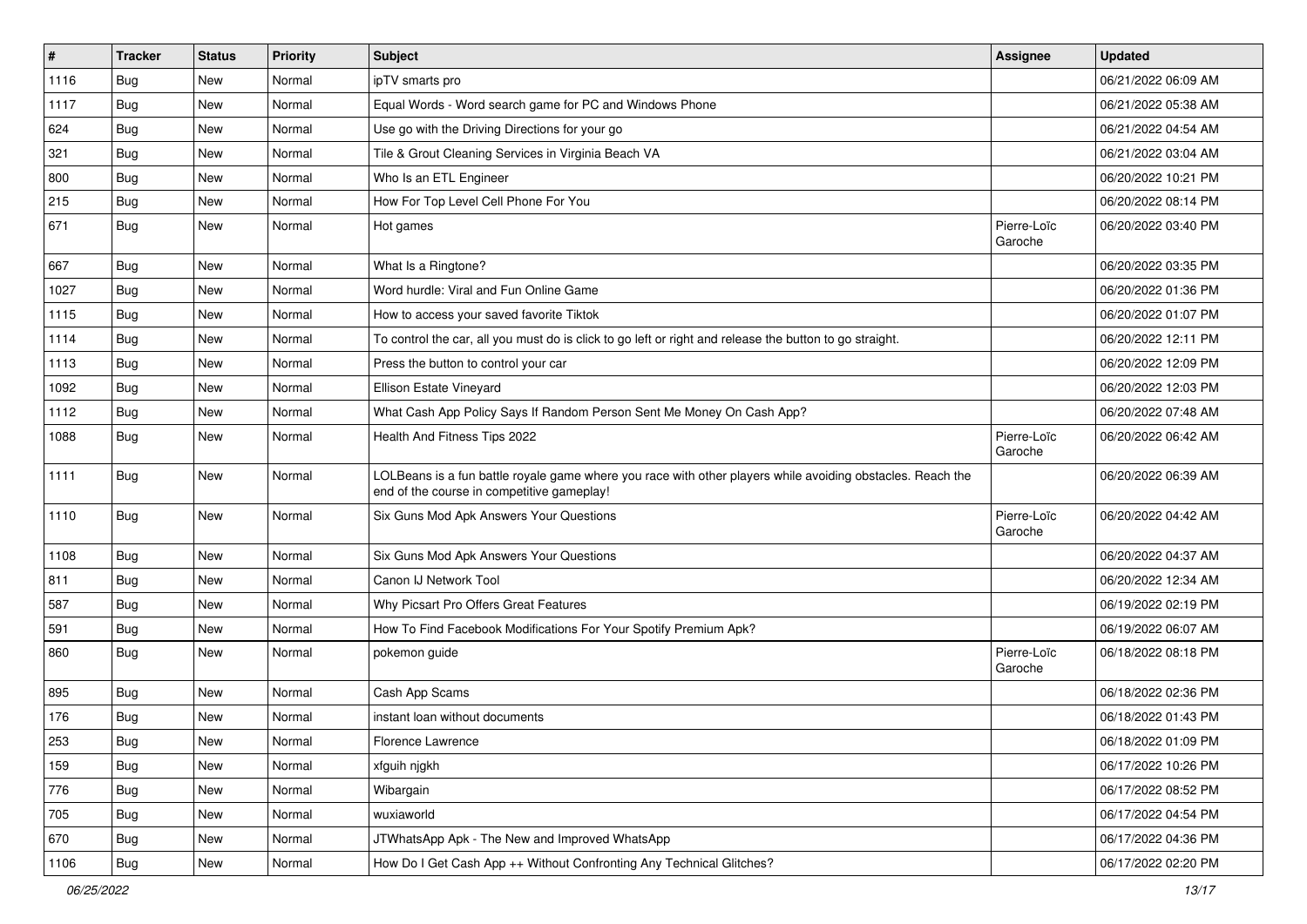| $\vert$ # | <b>Tracker</b> | <b>Status</b> | Priority | <b>Subject</b>                                                                                                                                                                                                                                    | <b>Assignee</b>        | <b>Updated</b>      |
|-----------|----------------|---------------|----------|---------------------------------------------------------------------------------------------------------------------------------------------------------------------------------------------------------------------------------------------------|------------------------|---------------------|
| 339       | Bug            | New           | Normal   | Upholstery Cleaning Services in Norfolk VA                                                                                                                                                                                                        |                        | 06/17/2022 04:36 AM |
| 1104      | <b>Bug</b>     | New           | Normal   | Idle game fix bug                                                                                                                                                                                                                                 |                        | 06/17/2022 04:35 AM |
| 918       | <b>Bug</b>     | New           | Normal   | Antivirus for IOS                                                                                                                                                                                                                                 |                        | 06/16/2022 10:36 PM |
| 1001      | <b>Bug</b>     | New           | Normal   | Venmo Keep Saying Error?                                                                                                                                                                                                                          |                        | 06/16/2022 02:11 PM |
| 1101      | <b>Bug</b>     | New           | Normal   | How to Delete Cash App History at once?                                                                                                                                                                                                           |                        | 06/16/2022 06:49 AM |
| 675       | <b>Bug</b>     | New           | Normal   | What Are Smart Tactics To Fix Cash App Transfer Failed Hurdles?                                                                                                                                                                                   |                        | 06/16/2022 04:37 AM |
| 949       | <b>Bug</b>     | New           | Normal   | <b>Educational Games</b>                                                                                                                                                                                                                          |                        | 06/15/2022 09:11 PM |
| 544       | Bug            | New           | Normal   | Hey! I had a very cool idea to order our general picture on canvas for my family as a gift. But couldn't find a<br>good one. Once my friend advised me this article in which I found what I was looking for and gave a cool gift to<br>my family. |                        | 06/15/2022 08:13 PM |
| 1078      | <b>Bug</b>     | New           | Normal   | What Bank Is Cash App On Plaid? Find Clarity And Assistance                                                                                                                                                                                       |                        | 06/15/2022 11:56 AM |
| 1080      | <b>Bug</b>     | New           | Normal   | How to use Math Wallet   Nexo wallet   CoinTiger Exchange                                                                                                                                                                                         |                        | 06/15/2022 11:56 AM |
| 1082      | Bug            | New           | Normal   | Reset chime bank password without phone number                                                                                                                                                                                                    |                        | 06/15/2022 11:56 AM |
| 1098      | <b>Bug</b>     | New           | Normal   | Life of a Fisherman                                                                                                                                                                                                                               |                        | 06/15/2022 08:10 AM |
| 1079      | <b>Bug</b>     | New           | Normal   | How to get cheap psychology assignment?                                                                                                                                                                                                           |                        | 06/15/2022 06:00 AM |
| 1096      | <b>Bug</b>     | New           | Normal   | Race and experience new life.                                                                                                                                                                                                                     |                        | 06/15/2022 04:45 AM |
| 1089      | <b>Bug</b>     | New           | Normal   | Pay Someone To Do My Assignment                                                                                                                                                                                                                   |                        | 06/15/2022 04:44 AM |
| 925       | Bug            | New           | Normal   | tavor 7                                                                                                                                                                                                                                           |                        | 06/15/2022 03:45 AM |
| 989       | Bug            | New           | Normal   | Barewoods Wax Cigar                                                                                                                                                                                                                               |                        | 06/14/2022 08:06 PM |
| 1094      | Bug            | New           | Normal   | What time does direct deposit hit Cash App?                                                                                                                                                                                                       |                        | 06/14/2022 03:27 PM |
| 1093      | <b>Bug</b>     | New           | Normal   | Uniswap Exchange                                                                                                                                                                                                                                  | Christophe<br>Garion   | 06/14/2022 11:55 AM |
| 1091      | <b>Bug</b>     | New           | Normal   | Find family fun indoors and outdoors in the Jungfrau Region                                                                                                                                                                                       |                        | 06/14/2022 09:33 AM |
| 828       | Bug            | New           | Normal   | Nursery management                                                                                                                                                                                                                                |                        | 06/13/2022 08:55 AM |
| 191       | <b>Bug</b>     | New           | Normal   | <b>B2B Branding</b>                                                                                                                                                                                                                               |                        | 06/13/2022 12:50 AM |
| 372       | Bug            | New           | Normal   | Auto Transport Services in Arlington County VA                                                                                                                                                                                                    |                        | 06/12/2022 12:45 PM |
| 692       | <b>Bug</b>     | New           | Normal   | Esports 888b                                                                                                                                                                                                                                      |                        | 06/12/2022 10:04 AM |
| 1051      | <b>Bug</b>     | New           | Normal   | Dental Supplies USA                                                                                                                                                                                                                               |                        | 06/11/2022 09:20 PM |
| 1090      | Bug            | New           | Normal   | Pay Someone To Do My Assignment                                                                                                                                                                                                                   |                        | 06/11/2022 03:15 PM |
| 1064      | <b>Bug</b>     | New           | Normal   | How to delete Cash App history?                                                                                                                                                                                                                   | Pierre-Loïc<br>Garoche | 06/11/2022 10:29 AM |
| 1076      | Bug            | New           | Normal   | DedicatedHosting4u                                                                                                                                                                                                                                |                        | 06/11/2022 09:15 AM |
| 1083      | <b>Bug</b>     | New           | Normal   | coin base review                                                                                                                                                                                                                                  |                        | 06/11/2022 09:13 AM |
| 1084      | <b>Bug</b>     | New           | Normal   | <b>Trippie Redd</b>                                                                                                                                                                                                                               |                        | 06/11/2022 09:05 AM |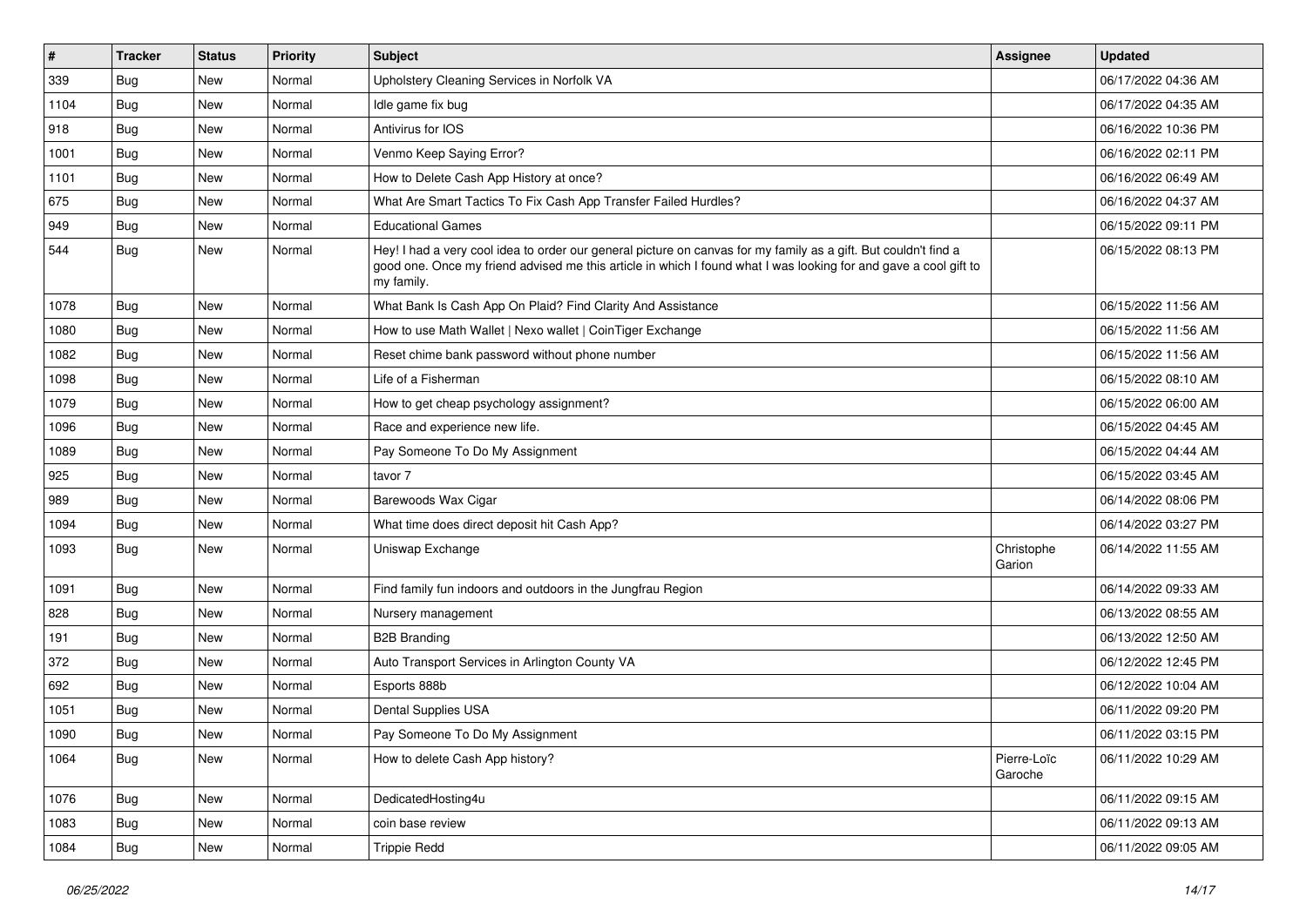| $\vert$ # | <b>Tracker</b> | <b>Status</b> | Priority  | Subject                                                         | <b>Assignee</b>        | <b>Updated</b>      |
|-----------|----------------|---------------|-----------|-----------------------------------------------------------------|------------------------|---------------------|
| 1087      | <b>Bug</b>     | New           | Normal    | How do new writers start out?                                   |                        | 06/10/2022 03:25 PM |
| 1086      | Bug            | New           | Immediate | Composite Engineer                                              | Pierre-Loïc<br>Garoche | 06/10/2022 09:26 AM |
| 302       | <b>Bug</b>     | <b>New</b>    | Normal    | Auto Electrical Repair Services in Norcross GA                  |                        | 06/10/2022 06:30 AM |
| 227       | Bug            | <b>New</b>    | Normal    | Cash App Help & Solutions - Here You Will Get Better Assistance |                        | 06/10/2022 12:53 AM |
| 912       | Bug            | <b>New</b>    | Normal    | Cuphead Mobile Game Review                                      |                        | 06/09/2022 10:14 AM |
| 1073      | Bug            | <b>New</b>    | Normal    | Cricut Design Space                                             |                        | 06/07/2022 09:34 PM |
| 1057      | Bug            | <b>New</b>    | Normal    | <b>CCPlay Education Edition APK</b>                             |                        | 06/07/2022 04:07 AM |
| 1065      | <b>Bug</b>     | New           | Normal    | The top foreign language training game in 2022                  |                        | 06/07/2022 04:05 AM |
| 1074      | Bug            | New           | Normal    | Dissertation writing help at economical rates!                  | Christophe<br>Garion   | 06/06/2022 04:48 PM |
| 1002      | Bug            | <b>New</b>    | Normal    | Chemistry Assignment Help                                       |                        | 06/04/2022 09:58 AM |
| 223       | Bug            | New           | Normal    | WhatsApp Plus: Download, Update and Themes                      |                        | 06/03/2022 08:07 PM |
| 441       | Bug            | <b>New</b>    | Normal    | Carpet Cleaning Watertown MA                                    |                        | 06/02/2022 06:00 PM |
| 454       | Bug            | <b>New</b>    | Normal    | Commercial Floor Cleaning Quincy MA                             |                        | 06/02/2022 05:59 PM |
| 1068      | Bug            | <b>New</b>    | Normal    | 123.hp.com/laserjet                                             |                        | 05/31/2022 12:22 PM |
| 1067      | Bug            | New           | Normal    | Cricut.com/setup                                                |                        | 05/31/2022 12:19 PM |
| 1026      | Bug            | <b>New</b>    | Normal    | New Puzzle Game for All Age - Dordle                            |                        | 05/30/2022 06:26 AM |
| 831       | <b>Bug</b>     | New           | Normal    | Build and shoot                                                 |                        | 05/29/2022 04:47 PM |
| 983       | <b>Bug</b>     | New           | Normal    | Finding issue in tekken 3 game?                                 |                        | 05/28/2022 02:34 PM |
| 1063      | Bug            | <b>New</b>    | Normal    | 123.hp.com/laserjet                                             |                        | 05/28/2022 12:27 PM |
| 1062      | Bug            | <b>New</b>    | Normal    | Cricut.com/setup                                                |                        | 05/28/2022 12:26 PM |
| 1061      | <b>Bug</b>     | <b>New</b>    | Normal    | Cricut.com/setup                                                |                        | 05/28/2022 12:24 PM |
| 1060      | Bug            | New           | Normal    | How to Use Panda Helper to Speed Up Your iOS                    |                        | 05/28/2022 09:12 AM |
| 1059      | Bug            | New           | Normal    | 123.hp.com/laserjet                                             |                        | 05/28/2022 08:29 AM |
| 1058      | Bug            | <b>New</b>    | Normal    | Cricut.com/setup                                                |                        | 05/28/2022 08:28 AM |
| 1041      | <b>Bug</b>     | New           | Normal    | Count words in Word on the computer                             |                        | 05/27/2022 02:16 PM |
| 1055      | Bug            | New           | Normal    | seo apk                                                         | Pierre-Loïc<br>Garoche | 05/27/2022 06:23 AM |
| 1038      | Bug            | New           | Normal    | How to Fix Canon Printer Offline ISsue                          | Pierre-Loïc<br>Garoche | 05/27/2022 05:25 AM |
| 1039      | Bug            | New           | Normal    | How to Get Tickmill Bonuses for Free                            |                        | 05/26/2022 05:43 PM |
| 1044      | Bug            | New           | Normal    | Can I Disapprove If Random Person Sent Me Money On Cash App?    |                        | 05/26/2022 03:51 PM |
| 1054      | <b>Bug</b>     | New           | Normal    | Apkmodule                                                       | Pierre-Loïc<br>Garoche | 05/26/2022 03:37 PM |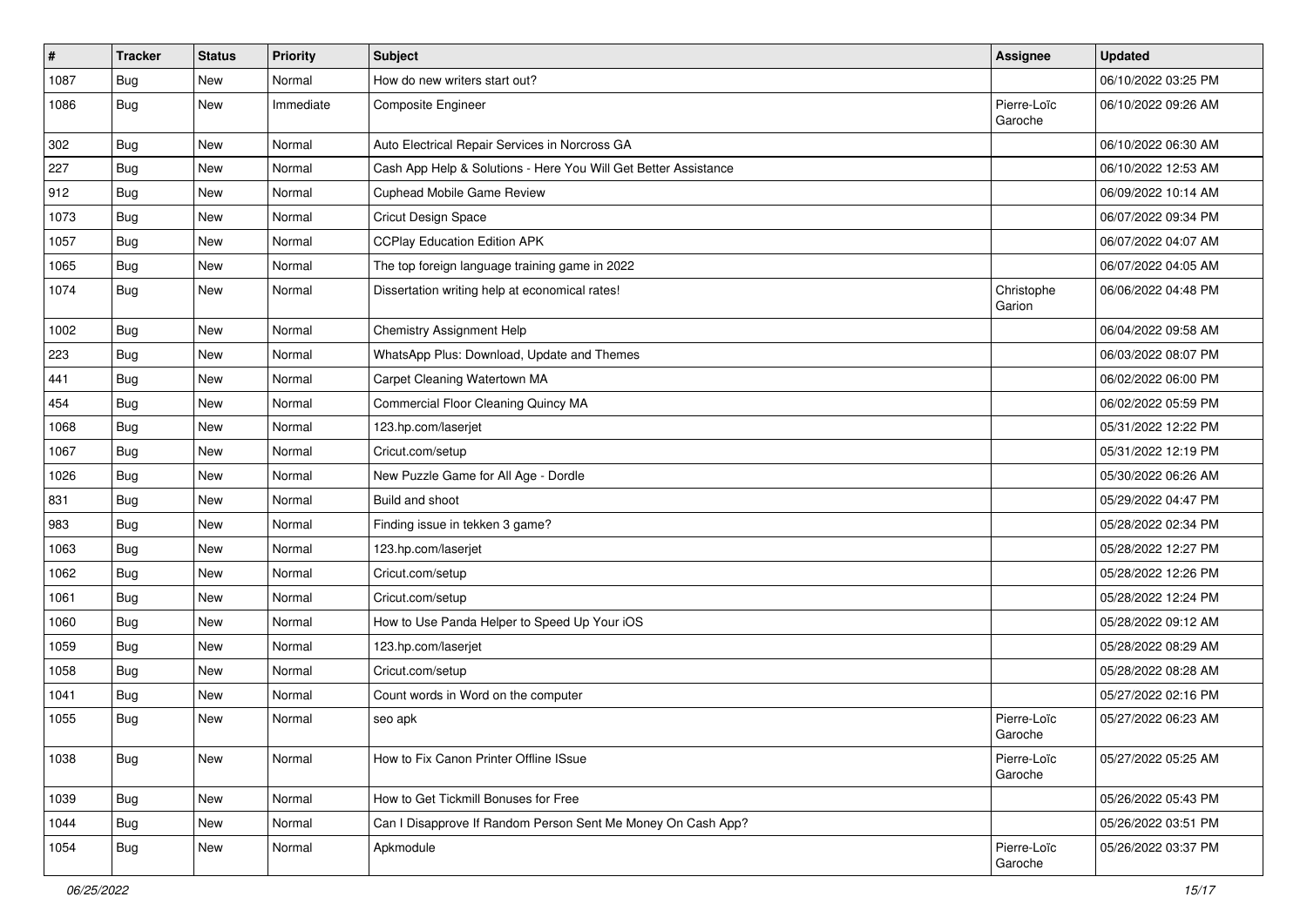| $\pmb{\#}$ | <b>Tracker</b> | <b>Status</b> | <b>Priority</b> | Subject                                                                  | <b>Assignee</b>        | <b>Updated</b>      |
|------------|----------------|---------------|-----------------|--------------------------------------------------------------------------|------------------------|---------------------|
| 826        | Bug            | New           | Normal          | How to Dowload MXL TV Premium                                            |                        | 05/26/2022 03:34 PM |
| 1053       | <b>Bug</b>     | New           | Normal          | Game Geometry Dash                                                       |                        | 05/26/2022 11:30 AM |
| 1052       | <b>Bug</b>     | New           | Normal          | Build Now GG is a new battle royale game.                                |                        | 05/26/2022 04:24 AM |
| 1021       | Bug            | New           | Normal          | Cricut.com/setup                                                         |                        | 05/26/2022 12:21 AM |
| 1042       | <b>Bug</b>     | New           | Normal          | How to set up direct deposit on cash app?                                |                        | 05/25/2022 01:17 PM |
| 1043       | <b>Bug</b>     | New           | Normal          | What Is The Right Way To Troubleshoot Cash App Transfer Failed Problems? |                        | 05/25/2022 01:16 PM |
| 1048       | <b>Bug</b>     | New           | Normal          | So zeigen Sie ein Instagram-Profilbild an und vergrößern es              |                        | 05/25/2022 06:56 AM |
| 144        | <b>Bug</b>     | New           | Normal          | curly bob lace front wigs                                                |                        | 05/25/2022 05:18 AM |
| 1047       | <b>Bug</b>     | New           | Normal          | Opensea                                                                  | Corentin<br>Lauverjat  | 05/24/2022 02:32 PM |
| 1046       | <b>Bug</b>     | New           | Normal          | 123.hp.com/laserjet                                                      |                        | 05/24/2022 10:46 AM |
| 1045       | Bug            | New           | Normal          | Cricut.com/setup                                                         |                        | 05/24/2022 10:45 AM |
| 663        | <b>Bug</b>     | New           | Normal          | Know how the Cash app twitches words in a detailed way.                  | Pierre-Loïc<br>Garoche | 05/22/2022 05:44 PM |
| 1034       | <b>Bug</b>     | New           | Normal          | Download Teaching Feeling For Android                                    |                        | 05/20/2022 09:25 AM |
| 962        | Bug            | New           | Normal          | Kostenlose Hörbücher                                                     |                        | 05/20/2022 08:56 AM |
| 1025       | <b>Bug</b>     | New           | Normal          | how to change the logo in wordpress                                      |                        | 05/20/2022 06:00 AM |
| 760        | Bug            | New           | Normal          | apkmod                                                                   |                        | 05/20/2022 05:32 AM |
| 1040       | <b>Bug</b>     | New           | Normal          | thabet                                                                   |                        | 05/19/2022 08:05 PM |
| 905        | Bug            | New           | Normal          | MINI MILITIA MOD APK                                                     |                        | 05/19/2022 01:54 PM |
| 1036       | <b>Bug</b>     | New           | Normal          | <b>VPS Material</b>                                                      |                        | 05/18/2022 09:34 PM |
| 865        | <b>Bug</b>     | New           | Normal          | Canon IJ Printer Utility                                                 |                        | 05/18/2022 07:24 PM |
| 1035       | <b>Bug</b>     | New           | Normal          | how to relieve spam score                                                | Pierre-Loïc<br>Garoche | 05/18/2022 11:39 AM |
| 1007       | <b>Bug</b>     | New           | Normal          | "ij.start canon                                                          |                        | 05/18/2022 10:40 AM |
| 1033       | Bug            | New           | Normal          | The best slope 2 online games to play right now                          |                        | 05/17/2022 10:55 AM |
| 1032       | <b>Bug</b>     | New           | Normal          | How To Play The Wordle Game                                              |                        | 05/17/2022 10:37 AM |
| 1031       | <b>Bug</b>     | New           | Normal          | <b>IAFT Traders Union</b>                                                |                        | 05/16/2022 03:14 PM |
| 1030       | Bug            | New           | Normal          | <b>IAFT Traders Union</b>                                                |                        | 05/16/2022 03:13 PM |
| 1029       | <b>Bug</b>     | New           | Normal          | 5 Reasons Why People Love Coloring Pages?                                |                        | 05/16/2022 11:53 AM |
| 1028       | <b>Bug</b>     | New           | Normal          | The Best Free Online Game to Play with Friends                           |                        | 05/16/2022 05:00 AM |
| 932        | <b>Bug</b>     | New           | Normal          | The best epic, long-playing PC games will consume days of your life.     |                        | 05/15/2022 07:44 PM |
| 1024       | <b>Bug</b>     | New           | Normal          | How to choose the right broker                                           |                        | 05/14/2022 10:31 AM |
| 1023       | <b>Bug</b>     | New           | Normal          | Questions That Are Typically Asked About Trap The Cat                    |                        | 05/14/2022 03:51 AM |